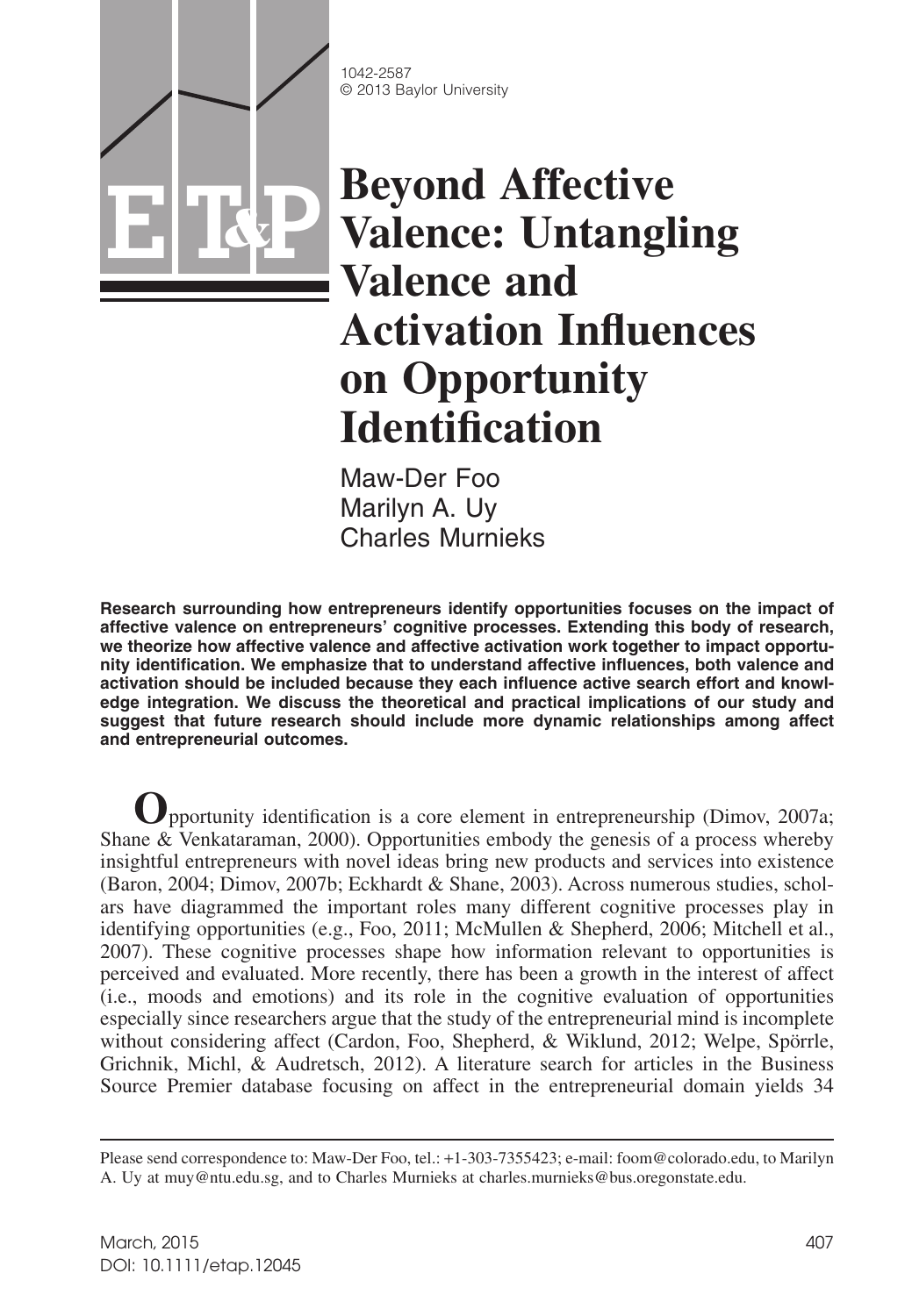papers, with the large majority (76%) published in the last 4 years. This burgeoning area of research has generated so much interest that *Entrepreneurship Theory and Practice* dedicated a special issue to the topic of emotions and entrepreneurship in January 2012.

Researchers across numerous fields agree that affect is a complex construct consisting of at least two underlying dimensions: valence (the hedonic tone) and activation (the level of energy). Mirroring trends in the organizational and psychological literatures, most extant affect research in entrepreneurship has focused on the valence dimension. As an indicator of this orientation, none of the 34 articles mentioned earlier detail the effects of activation separate from those attributable to valence. That said, this does not mean the dimensionality of affect has been completely ignored by entrepreneurship scholars either. Some scholars, such as Hayton and Cholakova (2012), as well as Baron, Hmieleski, and Henry (2012), are careful to acknowledge this dimensionality exists but still go on to say that their main focus is on valence or on affect in a narrow range of activation (in effect, holding activation constant so that the effects of valence can be analyzed). These scholars should be lauded for their attempts to consider both valence and activation, and acknowledged for bringing affect into the discussion surrounding entrepreneurial cognition and opportunity identification. Given the progress made in the psychological sciences detailing the effects of activation distinct from valence (e.g., Baas, De Dreu, & Nijstad, 2011; De Dreu, Baas, & Nijstad, 2008), we extend current entrepreneurship theory concerning the interaction between cognition and affect, namely to disentangle the effects of valence separate from those of activation.

Clarifying the affective–cognitive relationships attributable to valence separate from those of activation is important in entrepreneurship because the latter is a process likely to be infused by all types of affect, including both positive and negative valence as well as high and low activation. Numerous scholars agree that the entrepreneurial context is populated by emotional decision making because the constructive processing required provides openings for emotions and moods to influence cognition (e.g., Baron, 2008; Baron & Tang, 2011; Baron, Tang, & Hmieleski, 2011; Cardon, Zietsma, Saparito, Matherne, & Davis, 2005; Hayton & Cholakova, 2012). Moreover, the entrepreneurial context is novel, dynamic, and uncertain (Baron, 2007). As such, the environment changes constantly, which opens and closes doors of opportunity depending on the insight and execution abilities of the focal entrepreneur. This means that *both* positive and negative affect should be expected. It is unlikely that an entrepreneur experiences all wins or all losses as they undertake this journey (Minniti & Bygrave, 2001; Shepherd, 2004). Rather, they are likely to experience both valences as some adaptations of their business model prove successful while other ones do not. Given the prevalence of both valences in the entrepreneurial process, even within the same entrepreneur, it behooves us to theorize how both positive and negative valence could impact decisions. Lastly, the entrepreneurial process and the identification of opportunities do not occur in a single moment. Although entrepreneurial insights may be realized in a flash, Dimov (2007b) and Hayton and Cholakova point out that the refinement of these insights into opportunities where profit can be earned may involve repeated iterations that occur over lengthy periods of time. Thus, cognition is likely to be infused by affect that varies in activation. Various scholars (e.g., Baron et al.; Boyd & Gumpert, 1983; Rahim, 1996) have painted the entrepreneurial landscape as one populated by peaks and valleys, where periods of high pressure and stress are interspersed with periods of relative calm and stability (Schindehutte, Morris, & Allen, 2006). As such, most entrepreneurs likely experience a range of affect that varies from high to low activation. More work is needed to theorize about this range and its effects on cognition.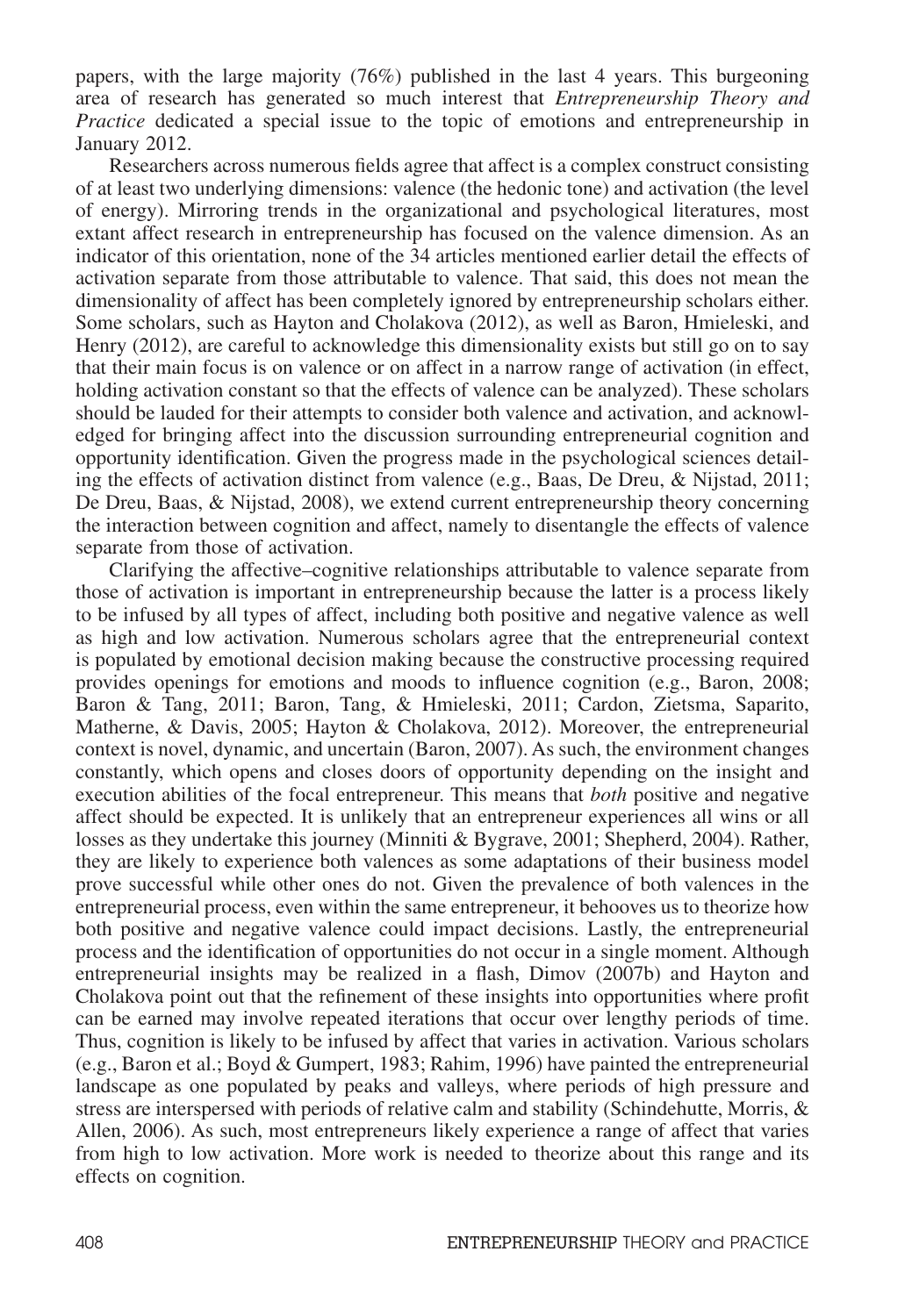## Figure 1

Theoretical Model



Previous research shows that affective valence influences entrepreneurial cognition (e.g., Baron, 2008; Foo, Uy, & Baron, 2009; Podoynitsyna, Van der Bij, & Song, 2012). The goal of this paper is to open the discussion and study of affect in entrepreneurship to include *both* affective valence and affective activation in opportunity identification. We develop a theoretical model that seeks to integrate findings across both activation and valence, and their interaction with cognitive processes associated with opportunity identification. We propose how *activation* interacts with valence to influence active search effort and knowledge integration (see Figure 1), two processes that are known to be important in opportunity identification. While this theoretical model does not include all possible ways that valence and activation matter, it provides a launching pad to study these issues in entrepreneurship research.

In the next section, we clarify the key concepts employed in this paper, namely, the affective dimensions of valence and activation, and opportunity identification. Then, we build and explain our propositions on how affect is linked to opportunity identification through active search effort and knowledge integration. Finally, we discuss the implications of our theoretical propositions to entrepreneurship research.

#### **Theoretical Overview**

#### **Affect: Valence and Activation**

Affect is a multidimensional construct that involves more than simple positive or negative feelings (Cropanzano, Weiss, Hale, & Reb, 2003). Affect is composed of two primary dimensions: valence and activation (Barrett & Russell, 1998). Valence refers to the degree of positive feelings associated with affect, whereas activation "refers to a sense of mobilization or energy and summarizes one's physiological state" where "terms used to describe it include energy, tension, or behavioral readiness" (Seo, Barrett, & Bartunek, 2004, p. 426; also see Duffy, 1972). Highly activated feelings such as excitement and anger differ in their cognitive and behavioral effects when compared with more deactivated feelings such as serenity and boredom (Fredrickson, 2001; Frijda, 1994). Researchers have long known that affect exists both as a general individual tendency to experience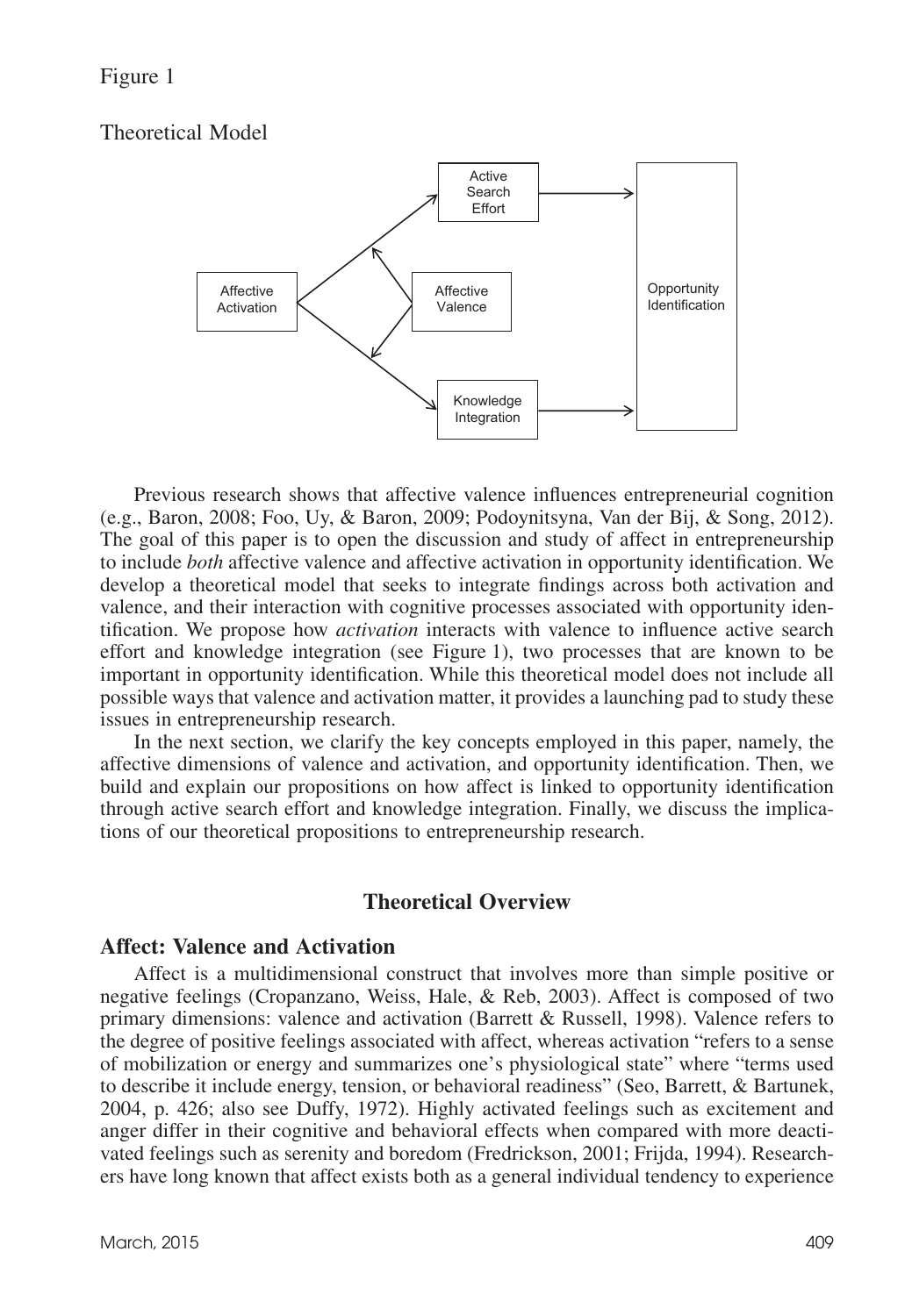particular levels of either positive or negative feelings (i.e., dispositional affect) and as an experience at a particular point in time (i.e., state affect) (Watson, 2000). In entrepreneurship research, effects of both state and dispositional affect have been theorized and found (Baron et al., 2011, 2012; Foo et al., 2009; Hayton & Cholakova, 2012). Although they are distinct and separate phenomena, state and dispositional affect typically exert parallel and similar effects (Lyubomirsky, King, & Diener, 2005). That said, a number of researchers prefer studying state affect, noting that affect at a point in time, rather than general affective levels, has a greater impact on cognition at that same point in time (Hayton  $\&$ Cholakova). While a person's state affect fluctuates around dispositional levels, at any point in time, it is state affect that is a more proximal predictor of how a person thinks or reacts. Given that affective activation varies temporally by nature and is a state factor, we focus on state affective influences in our theorizing. Examples of positively valenced deactivating affect include states of feeling calm and relaxed, while positively valenced activating affect includes states of feeling elated and happy. States of feeling sad and depressed are examples of negatively valenced deactivating affect, while angry and fearful states are negatively valenced activating affect.

## **Developing Propositions: Affect, Creativity, and Opportunity Identification**

Entrepreneurial opportunities are situations where new goods or services can be introduced and sold at a price greater than their cost (Gaglio & Katz, 2001; Shane & Venkataraman, 2000). Opportunity identification<sup>1</sup> involves two cognitive processes: active search (Baron, 2006; Fiet, Clouse, & Norton, 2004) and knowledge integration (Baron, 2004; Tang, Kacmar, & Busenitz, 2012). As the foundation for our theory, we begin with a conceptual model (shown in Figure 1) where the cognitive processes of active search and knowledge integration act as critical influences on opportunity identification. Using this model as the foundation for our theorizing, we then build and extend new theory concerning the roles affective valence and activation play in influencing opportunity identification. In this model, affective activation is a key driver behind the energizing of both active search and knowledge integration, but that affective valence shapes how these two cognitive processes interact with opportunity identification.

## **Affect and Active Search Effort**

Although some opportunities are identified by chance or serendipity, many entrepreneurs engage in active search for opportunities (Fiet et al., 2004; Hills & Shrader, 1998). Active search involves conscious effort on the part of entrepreneurs to accumulate information relating to new business opportunities (Baron, 2006; Kaish & Gilad, 1991). The entrepreneur's active search for information is critical in opportunity identification (Cooper, Folta, & Woo, 1995; Hills & Shrader; Kaish & Gilad). Active search requires

<sup>1.</sup> In this paper we use the term "opportunity identification." There is a debate whether opportunities are discovered (Shane & Venkataraman, 2000) or created/enacted (Alvarez & Barney, 2010; Sarasvathy, 2001). Despite these ontological differences, entrepreneurs have to use means that satisfy the ends of customers. From Popper's (1963) perspective, one cannot determine whether such ends exist and simply wait to be discovered (discovery perspective) or the ends can be created in some way (creation or enactment perspective). Since entrepreneurs, regardless of ontological differences, have to search for and find ways to integrate existing resources, to create products or services of value to customers (Dimov, 2011), we use the term "opportunity identification."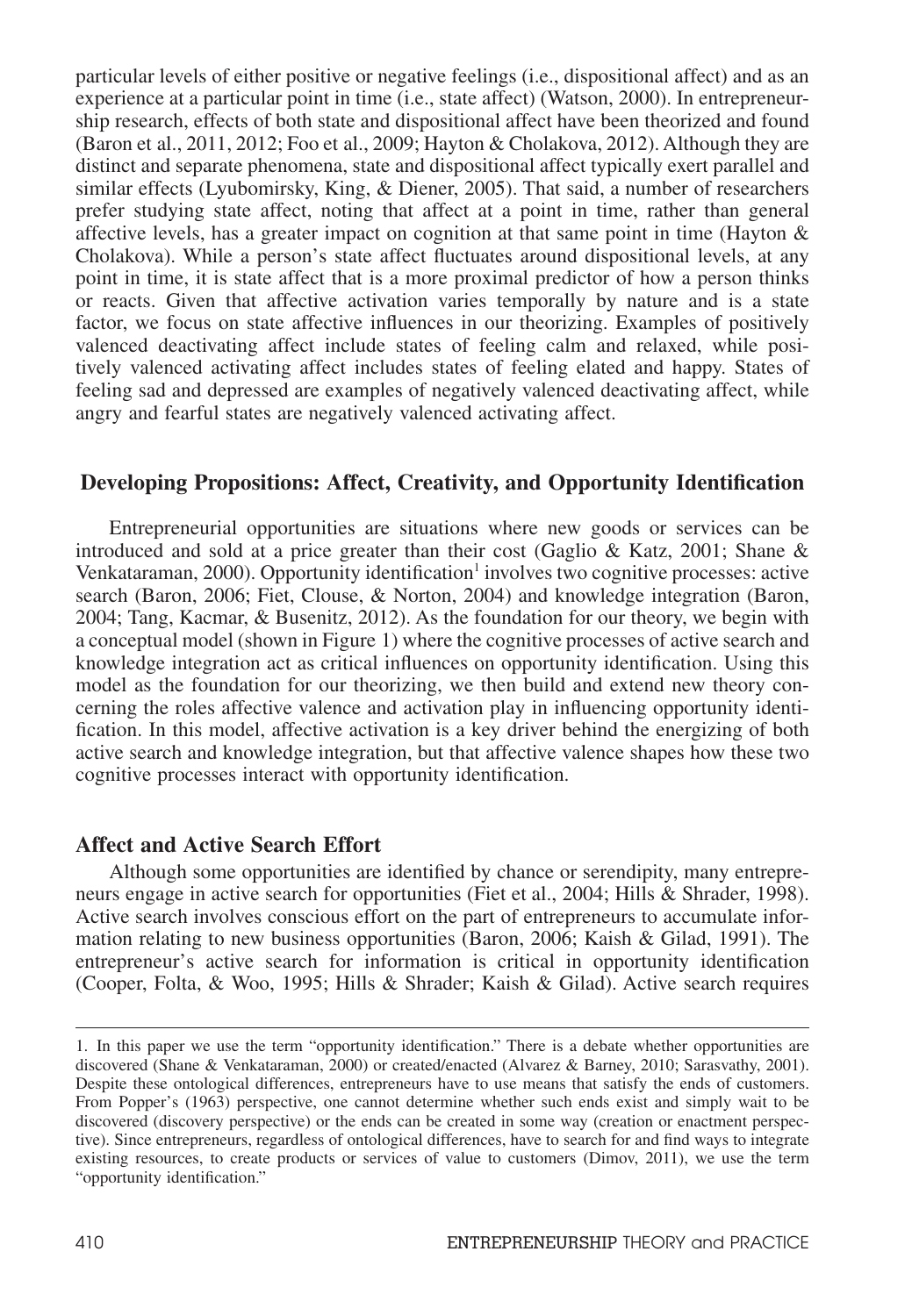entrepreneurs to be sensitive to the environment (Gaglio  $\&$  Katz, 2001) and helps them develop a knowledge base that facilitates the integration and accumulation of new knowledge, which provides the foundation for opportunity identification (Tang et al., 2012). The search effort does not always follow a systematic strategy, as entrepreneurs look for answers to their questions in myriad ways (Kirzner, 1973). Active search effort can help construct cognitive frameworks or schemas that organize and interpret external information, and are also crucial in processing and utilizing stored information (Tang et al.).

To conduct active search, the entrepreneur has to be motivated to search for information (Amabile, 1997; Gaglio & Katz, 2001; Sarter, Gehring, & Kozak, 2006) and be willing to exert the requisite mental effort to gather it. Motivation to engage in search activities can be stimulated by affective activation, irrespective of valence, since activation generates a sense of energy or urgency for action that prompts individuals to allocate greater effort toward an activity. At low activation levels, "individuals experience inactivity, neglect information, and show low cognitive performance" (De Dreu et al., 2008). In contrast, increasing activation levels stimulate greater cognitive effort (Lang, Schwarz, Lee, & Angelini, 2007). For example, in an empirical study involving 118 subjects participating in a stock investment simulation, Seo, Bartunek, and Barrett (2010) demonstrated that higher activation levels were significantly associated with greater cognitive effort devoted to the mental task. A similar finding was uncovered by De Dreu et al. (study 3) who showed that increasing levels of activation were linked to greater effort aimed at attempting to decipher familiar pictures from fragmented images.

Extremely high activation levels, positive or negative in valence, tend to debilitate cognitive processes by causing sensory overload (Clore et al., 2001). Past studies indicated the detrimental effects of extremely high levels of arousal on a myriad of cognitive processes (Clore et al.; Easterbrook, 1959; Eysenck & Calvo, 1992; Janis, 1982; Kroeber-Riel, 1979; Mandler, 1975). For example, severe feelings of distress and anxiety, examples of intensely activated affect, can interfere with cognitive functioning (Ohman & Mineka, 2001). These levels of affective arousal can impede one's cognitive processes such as working memory and attention due to increased cognitive load (Kroeber-Riel). As a consequence, this leaves less capacity for information processing because "feedback from the heightened autonomic nervous system activity is highly salient and, thus, competes with other cues for the limited attentional capacity" (Sanbonmatsu & Kardes, 1988; see also, Mandler).

Moreover, Kahneman (1973) theorizes that the attentional effort one exerts will increase as a function of demand up to a certain asymptote, after which the individual no longer has the ability to exert greater effort (see Figure 2). An analogous relationship could exist between affective activation and active search effort. Among entrepreneurs, a convex parabolic relationship could exist where at a certain asymptote, further increases in affective activation do not result in elevated active search effort because the individual has reached his or her available limit. The entrepreneur may continue to experience greater activation, but at the limit indicated by the asymptote, the entrepreneur is not capable of exerting more effort toward the search for opportunities.

**Proposition 1:** The relationship between affective activation and active search effort is convex parabolic in shape. Initially, activation increases search effort, but beyond a certain point, an asymptote is reached where active search effort levels off with respect to increasing affective activation.

Extending the relationship portrayed in Figure 2, we propose joint effects of affective activation and affective valence on active search effort. Beginning at moderate activation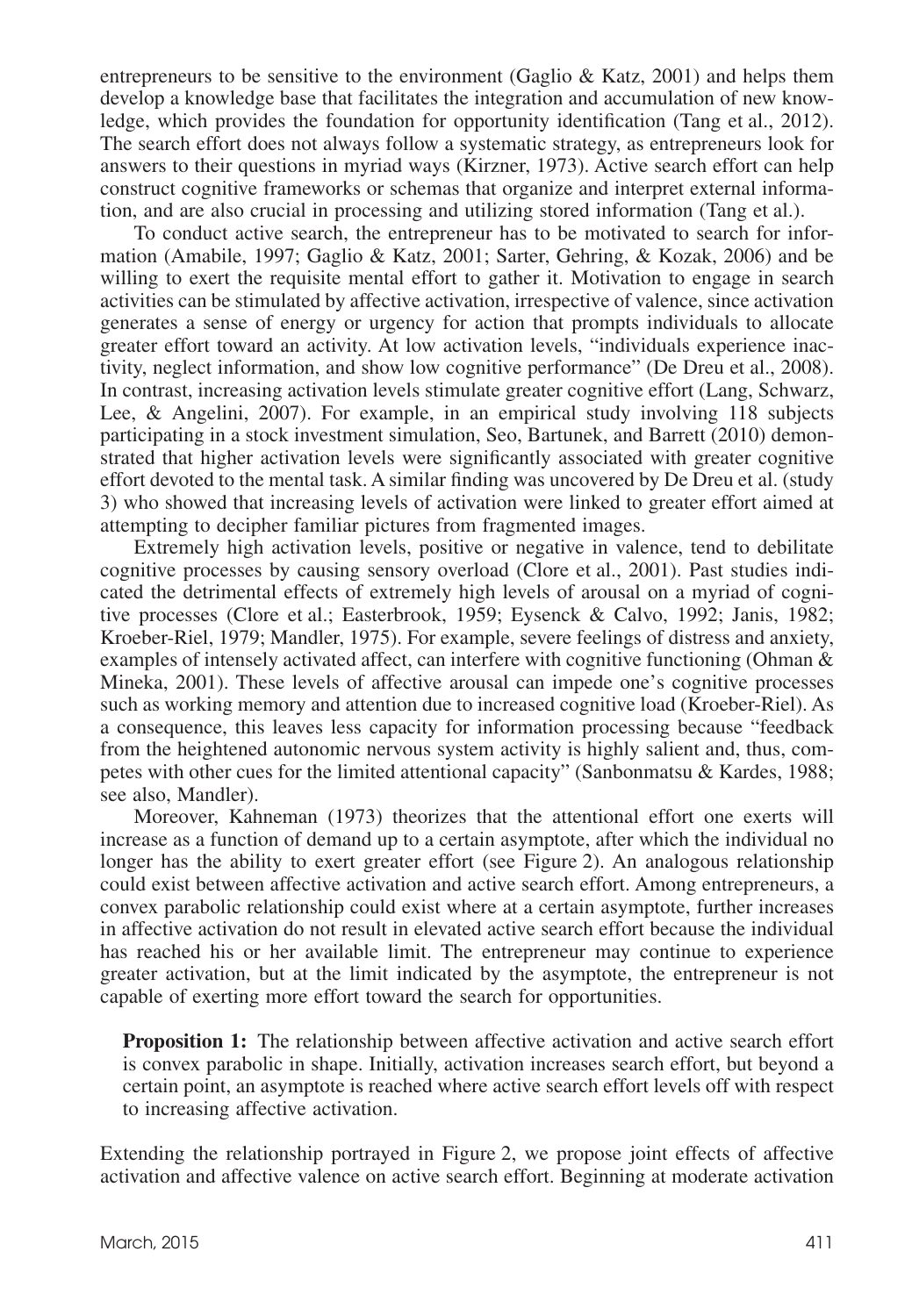## Figure 2

Relationship Between the Entrepreneur's Affective Activation Level and Active Search Effort



levels, negative valence should increase active search effort and depth while simultaneously constraining those efforts to a narrower range than positive valence. Our theorizing begins at moderate activation levels because at very low activation levels (e.g., extreme tiredness), the whole system is de-energized (Thayer, 1978). Indeed, scholars that have considered activation levels in their studies found that interaction effects with particular variables are observable beginning at moderate levels of activation (e.g., De Dreu et al., 2008; Gendolla & Krusken, 2002; Labouvie-Vief & Marquez, 2004).

We ground our reasoning for the first portion of this moderation effect, increased effort resulting from negative valence, in Carver and Scheier's (2009, 2011) theory of self-regulation and affect. According to this theory, affective valence serves as a signal indicating one's perceived rate of progress toward a goal and, as a result, effort appraisals. Whereas positive valence signals progress exceeding one's standards, negative valence signals unsatisfactory progress (Seo et al., 2010; Warr, 2007). Even though positive valence signals adequate progress, entrepreneurs experiencing positive valence may be encouraged to coast (Carver & Scheier, 2009, 2011) or exert just enough effort to maintain perceived progress rates at levels they set for themselves. Such satisficing behaviors are adaptive because people usually have several goals; with freed resources, other goals can be addressed (Carver & Scheier, 2009). In comparison, the information conveyed by negatively valenced affect is that one's progress rate is slower than expected. This prompts greater effort on the task at hand because the individual wants to correct the situation and increase progress to match one's standard (Gendolla & Brinkmann, 2005).

Several studies provide evidence supporting Carver and Scheier's (2009, 2011) theory of self-regulation and affect. For example, across investigations of affect on cognitive processing (Bless, Bohner, Schwarz, & Strack, 1990), effort mobilization (Gendolla, Abele, & Krusken, 2001), and creativity (De Dreu et al., 2008), empirical findings show that negatively valenced affect can lead to greater effort expenditures than positively valenced affect. These findings are consistent whether effort is measured behaviorally (time spent on a task in De Dreu et al., study 3; or the number of thoughts elaborated upon in response to persuasive arguments in Bless et al.) or physiologically (systolic blood pressure in Gendolla et al. as well as Gendolla & Krusken, 2002). When rewards are contingent upon performance, a condition mirroring the context of entrepreneurship, individuals in negative moods exert more effort on cognitive tasks than do those in positive moods (Gendolla & Krusken). In an experiment involving over a hundred participants where positive rewards were available to those who successfully completed a memory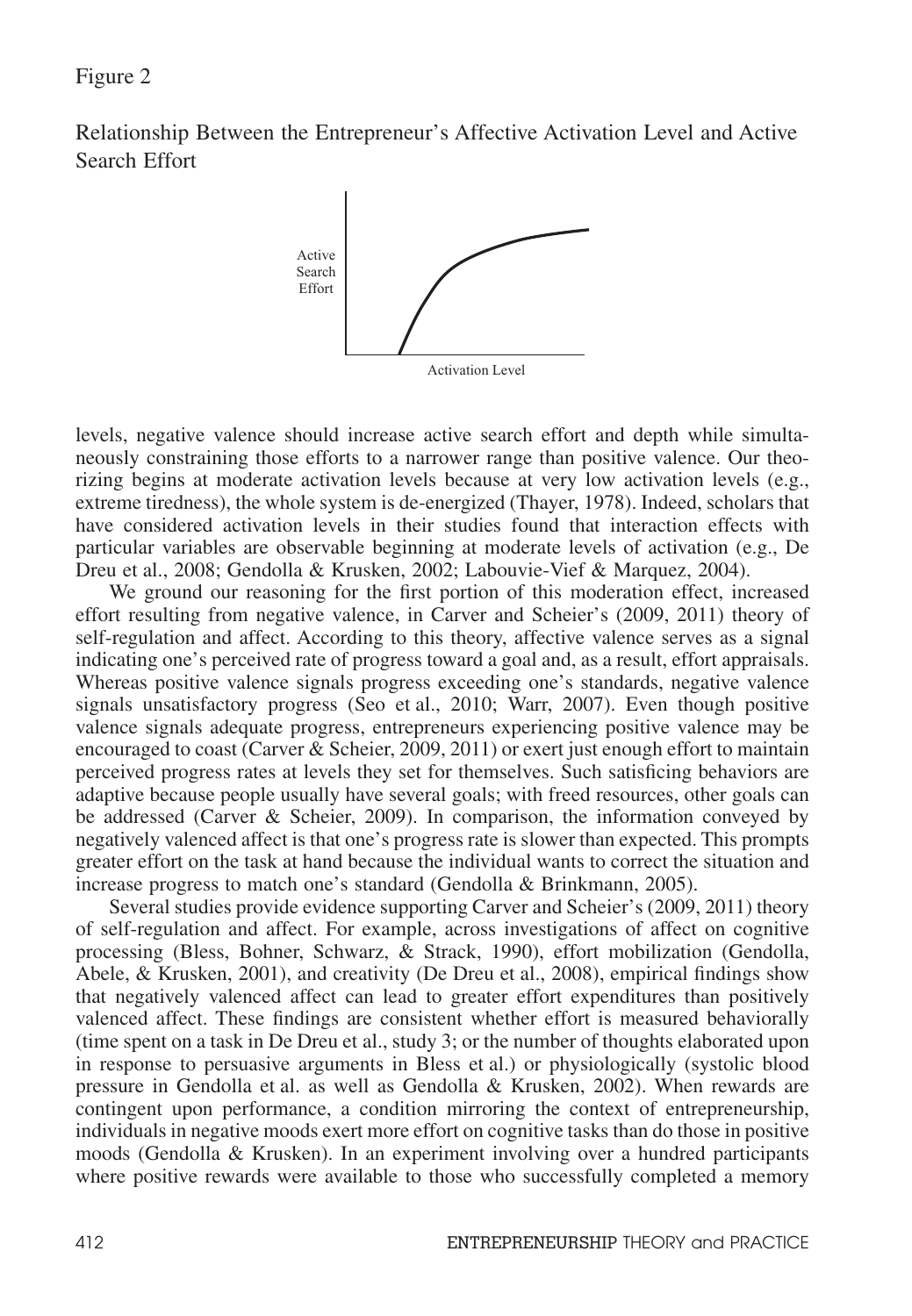task, Gendolla and Krusken (study 2) demonstrated that individuals in whom negative moods had been induced exerted greater effort, assessed by systolic blood pressure, than those in positive moods. This moderation effect does not appear at low levels of activation but only manifests itself as activation levels rise (Gendolla & Krusken). Meaning, at low levels of activation, there is no difference in effort expenditures resulting from different affective valences. Thus, some threshold of activation must be reached for the moderation effect to occur.

Apart from differences in the amount of active search effort, the depth as well as the range of active search inspired by positive versus negative valence should differ. Depth refers to the number of ideas explored within a certain cognitive category (Rietzschel, De Dreu & Nijstad, 2007), whereas range refers to the relative width of the array or the degree of association by which ideas are related (Fredrickson & Branigan, 2005). According to Fredrickson (2001), positively valenced affect widens an individual's thought and action repertoires. Thus, positively valenced affect should prompt a wider scope of search among ideas for opportunities than negatively valenced affect. Fredrickson and Branigan confirmed these effects through a series of experiments where they found that compared with both neutral and negative affective states, positive affect broadened the scope of attention as assessed through a global versus local bias visual task. Because positively valenced affect signals that one's current environment is safe, the mind is prompted to pursue a wider range of thoughts and utilize more global visual processing. In contrast, individuals experiencing negatively valenced affect tended to employ local, narrower, visual processing. Negatively valenced affect signals that something is wrong, and the issue needs to be resolved immediately (Schwarz & Clore, 1983), resulting in a focus on the problem to the exclusion of other matters (Carver, 2003). Such results are consistent with experiments showing that positive affect generates more global biases, while negative affect generates a narrowed attention focus (e.g., Bolte, Goschke, & Kuhl, 2003; Derryberry & Tucker, 1994), as well as investigations proving that individuals experiencing negative affect tend to exhibit the anchoring bias more strongly (Bodenhausen, Gabriel, & Lineberger, 2000).

Bolte et al. (2003) offer one reason for this effect, theorizing that positive affect tends to inspire activation of remote associates within memory, whereas negative affect restricts activation to close associates. In essence, they argue that positive valence sparks intuition of linkages between ideas and concepts from a more remote range than does negative valence. In addition to communicating the current situation is safe, positive valence could provide confidence and optimism that cause individuals to make associations between categories that they would not otherwise make. In contrast, negative valence may result in pessimism and concern about being correct in one's analysis, thus reducing the likelihood of an individual to make associations between disparate categories (Bolte et al.). In sum, these tendencies should encourage entrepreneurs experiencing positively valenced affect to look more widely in their opportunity searches because they see linkages between disparate ideas more readily. In contrast, entrepreneurs experiencing negatively valenced affect could search in knowledge corridors more closely tied to their areas of expertise because they are not as likely to make associations between concepts from disparate realms. Figure 3 depicts this relationship, where positively valenced affect encourages a wider range of search than does negatively valenced affect. Figure 3 also shows the moderation of valence on activation theorized earlier. Beginning at moderate levels of activation, negatively valenced affect inspires greater active search effort than positively valenced affect.

In contrast with positively valenced affect, negatively valenced affect suggests that there is a problem here and now that needs to be addressed, thereby preventing the person's thoughts from wandering around and exploring other areas. Similar effects are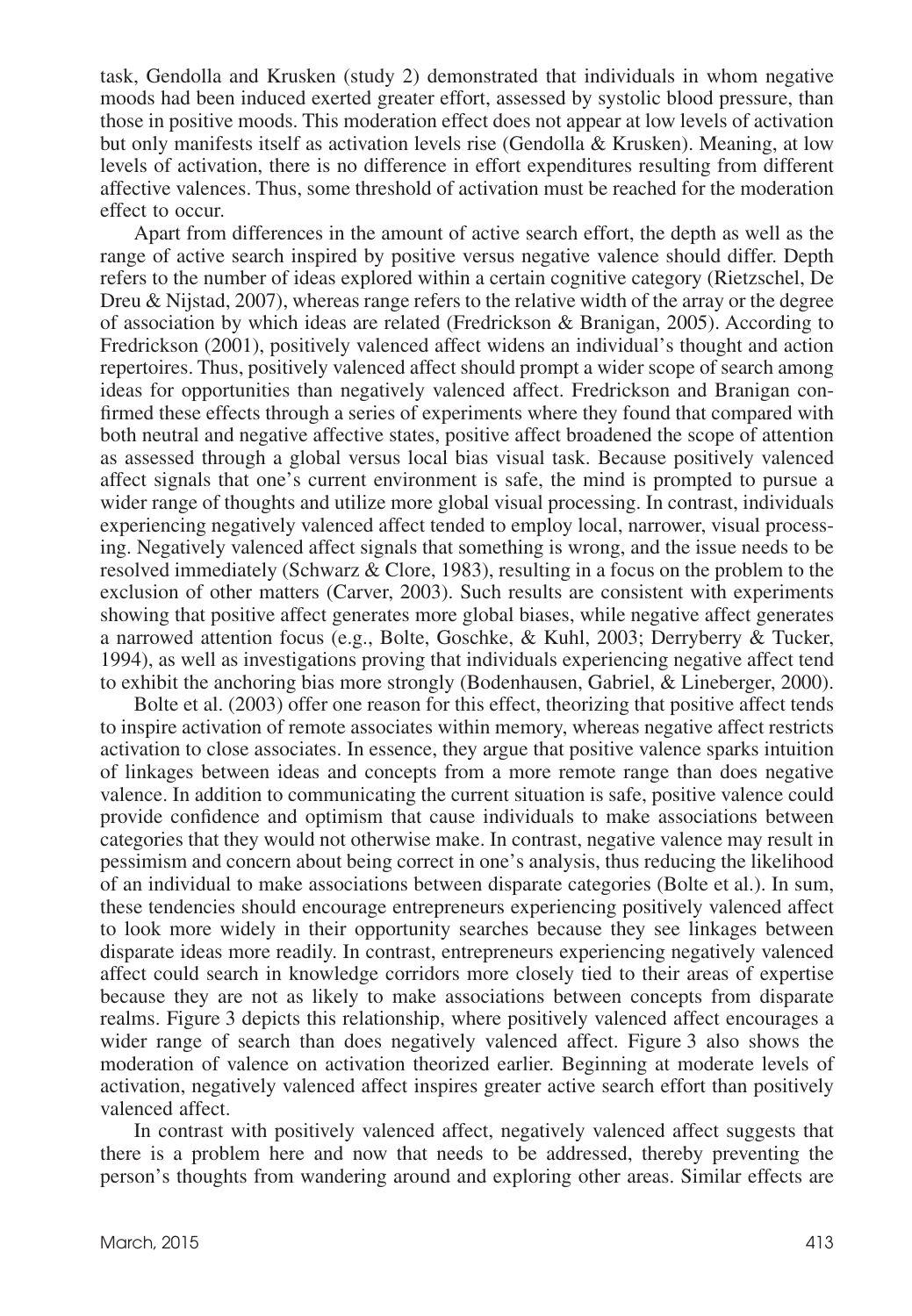Figure 3

Moderating Effect of Affective Valence on the Affective Activation to Active Search Effort and Search Width Relationship



proposed with respect to the depth of one's search efforts. Namely, negative valence should promote deeper search within these narrow corridors than positive valence. When analyzing the relationship between affect and creativity, De Dreu et al. (2008, study 4) found that negative valence was significantly linked to deeper cognitive processing within certain categories as assessed by dividing the total number of new ideas by the number of categories for those ideas generated in a creativity task. We depict this relationship in Figure 4. In addition to promoting greater active search effort beginning at moderate levels of activation, negatively valenced affect also encourages deeper search within given knowledge corridors than does positively valenced affect.

Integrating our logic concerning affective influences on active search effort, width, and depth, we propose the joint impact of activation and valence on active search as follows:

**Proposition 2:** The effect of affective activation on active search effort is moderated by affective valence such that at moderate levels of activation, negative valence stimulates greater effort and a deeper but narrower range of search than does positive valence.

## **Affect and Knowledge Integration**

Opportunity identification requires the entrepreneur to associate or integrate various pieces of market information in a unique or novel manner (Baron, 2004; Tang et al., 2012)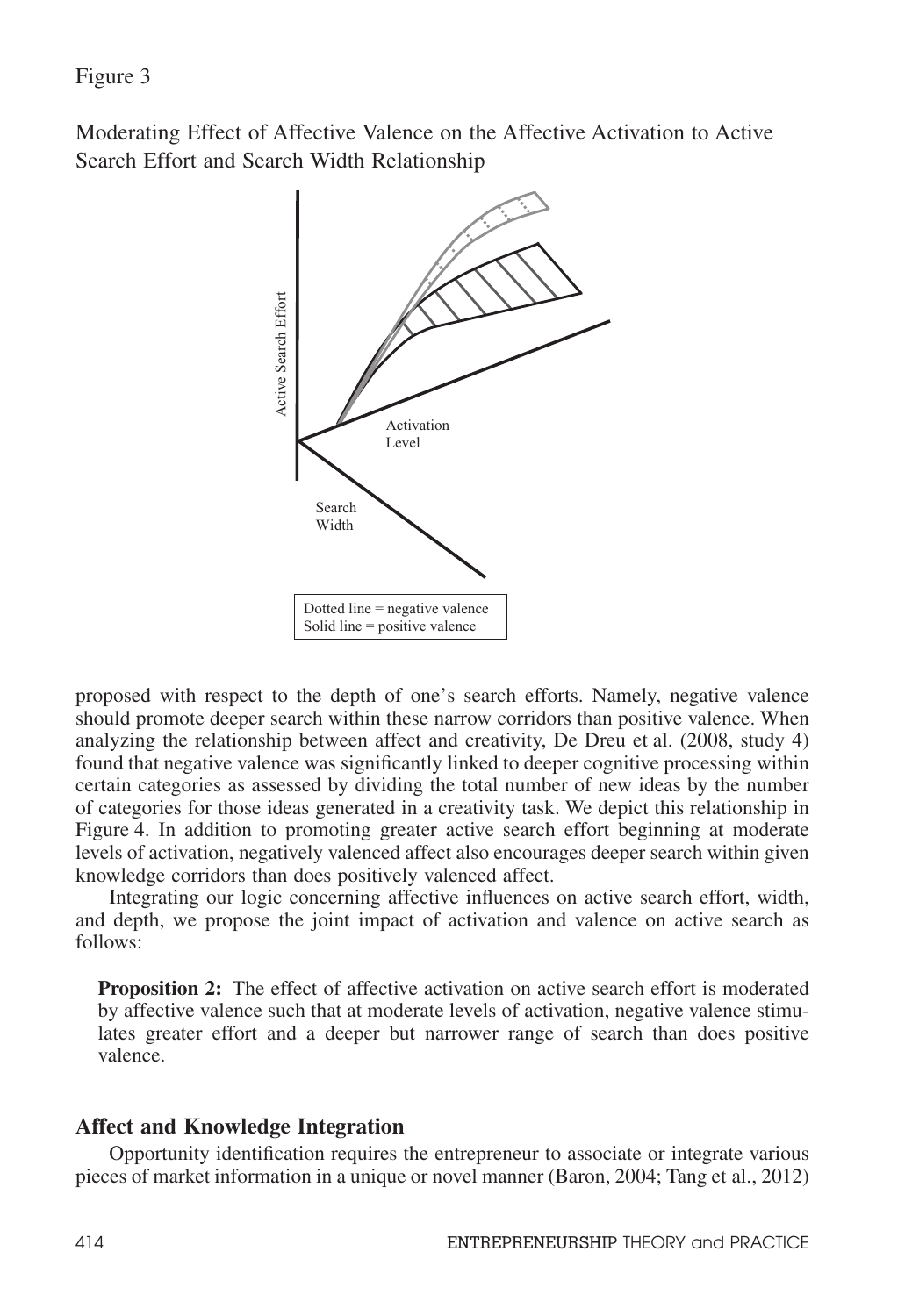Moderating Effect of Affective Valence on the Affective Activation to Active Search Effort and Search Depth Relationship



that allows new profit opportunities to be realized. In their discussion about the links between pattern recognition and entrepreneurship, Baron and Ensley (2006) describe opportunity identification as a process that involves creatively forming connections, or "connecting the dots," among complex and seemingly independent events, such as technological advancements and political upheavals. Furthermore, Gaglio and Katz (2001) contend that the ability to alter one's cognitive schemas to integrate new information is critical to opportunity identification. In the creativity literature, the linking or association of disparate particles of information is cited as one path toward original and novel ideation (e.g., Baughman & Mumford, 1995; Boden, 1990; Ward, Smith, & Finke, 1999). Examining the work of these various scholars, it becomes apparent that an entrepreneur's capacity to integrate information from different sources is foundational to the ability to identify new opportunities. Entrepreneurs make connections among these available pieces of information to identify new means–ends relationships (Shane & Venkataraman, 2000). In other words, entrepreneurs not only integrate disparate information into their schemas (Gaglio & Katz), but they do so creatively (Amabile, 1997) in a way that enables accumulation of profit from new goods or services. We examine how affective activation may influence this process of knowledge integration.

For knowledge to be integrated, entrepreneurs could use either a top-down processing and draw from existing categories based on their knowledge (memory) about how the world is organized, or a bottom-up processing where the stimulus information arrives from the sensory receptors (Bobrow & Norman, 1975). Both types of information processing contribute to the knowledge integration process (Ruthruff, Remington, & Johnston, 2001). As an example, the entrepreneurial opportunity represented by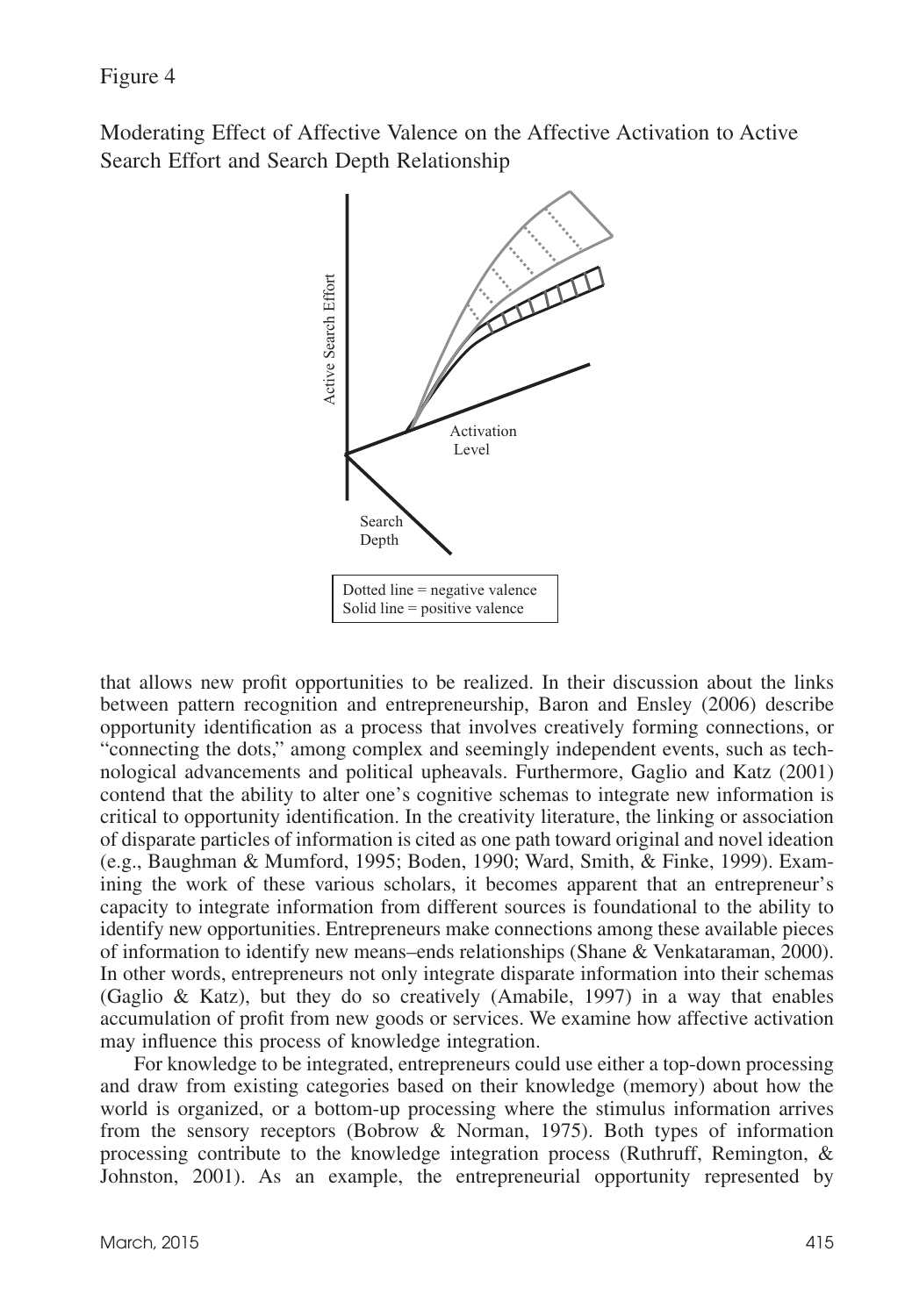smartphones is qualitatively different from that represented by "spinning luggage" (wheeled luggage that can spin 360 degrees on its vertical axis). The invention of the smartphone required integration of cellular phone technology schemas, computer schemas, digital music player schemas, touchscreen technology schemas, and Internet schemas. The invention of spinning luggage was an innovation over and above wheeled luggage but required a refinement of the schema associated with simply putting wheels on luggage. Smartphones required integration of a wide array of schemas, whereas spinning luggage required refinement of an existing schema. Neither entrepreneurial opportunity was superior to the other, but their identification required different types of knowledge to be integrated.

Baron (2004) argues that possessing richer schemas filled with greater amounts of interconnected knowledge enables individuals to identify opportunities more readily. Following the theorizing of Baron (2004, 2006), we argue that the process of knowledge integration is critical to the development of richer schemas and that one key component of this process is the ability to discern whether two separate pieces of information are related in a salient manner. The degree to which an individual draws ties between disparate pieces or categories of information is called cognitive flexibility (Hirt, Devers, & McCrea, 2008). Greater cognitive flexibility is indicated by the likelihood of an individual to indicate that two seemingly diverse pieces of information are indeed related to one another. This affirmation regarding the linkage between pieces of information is a step in knowledge integration because without it, the individual disregards novel data as unrelated to current search processes and ignores them.

With respect to the intersection between affective activation and cognition, Baas et al. (2011) argue that affective activation (versus valence) is a key driver of cognitive flexibility as well as the ability to combine and restructure information. Empirically, De Dreu et al. (2008) demonstrated in an experiment involving 179 participants that activation levels, irrespective of valence, are positively and significantly linked to the probability that an individual will evaluate weak exemplars as prototypical of a given semantic category. This result provides support for our contention that activation levels drive inclusion of greater amounts of information into schemas and are thus linked to knowledge integration.

Since knowledge integration through mental schemas is a cognitively based activity, we refer to the body of literature reviewing the general effects of activation on cognitive performance as well as those that investigate the more specific effects on processes related to cognitive flexibility. A series of classical works (e.g., Broadbent, 1971; Yerkes & Dodson, 1908) shows an inverted U-shaped relationship between activation and cognitive performance; cognitive performance increases with rising activation up to a certain inflection point, after which increasing activation results in decreased cognitive performance. Although moderate levels of activation motivate increased attention, high levels of activation can disrupt information processing (Sanbonmatsu & Kardes, 1988) and cause individuals to restrict the range of cues to which they pay attention in their environment. Cue restriction refers to a reduction in the quantity of information to which an individual can pay attention in the surrounding environment (Hanoch & Vitouch, 2004). This cue restriction is a result of increased salience of proprioceptive sensory feedback from an individual's nervous system (Mandler, 1975; Sanbonmatsu & Kardes). As activation rises, the feedback from the autonomic nervous system is given priority and thus absorbs attentional capacity that would otherwise be directed toward external cues. Easterbrook (1959) argues that this resulting cue restriction causes less information to be transferred to the individual. Although the individual may pay attention to the same number of cues compared with a lower activation state, the restriction in range increases the probability of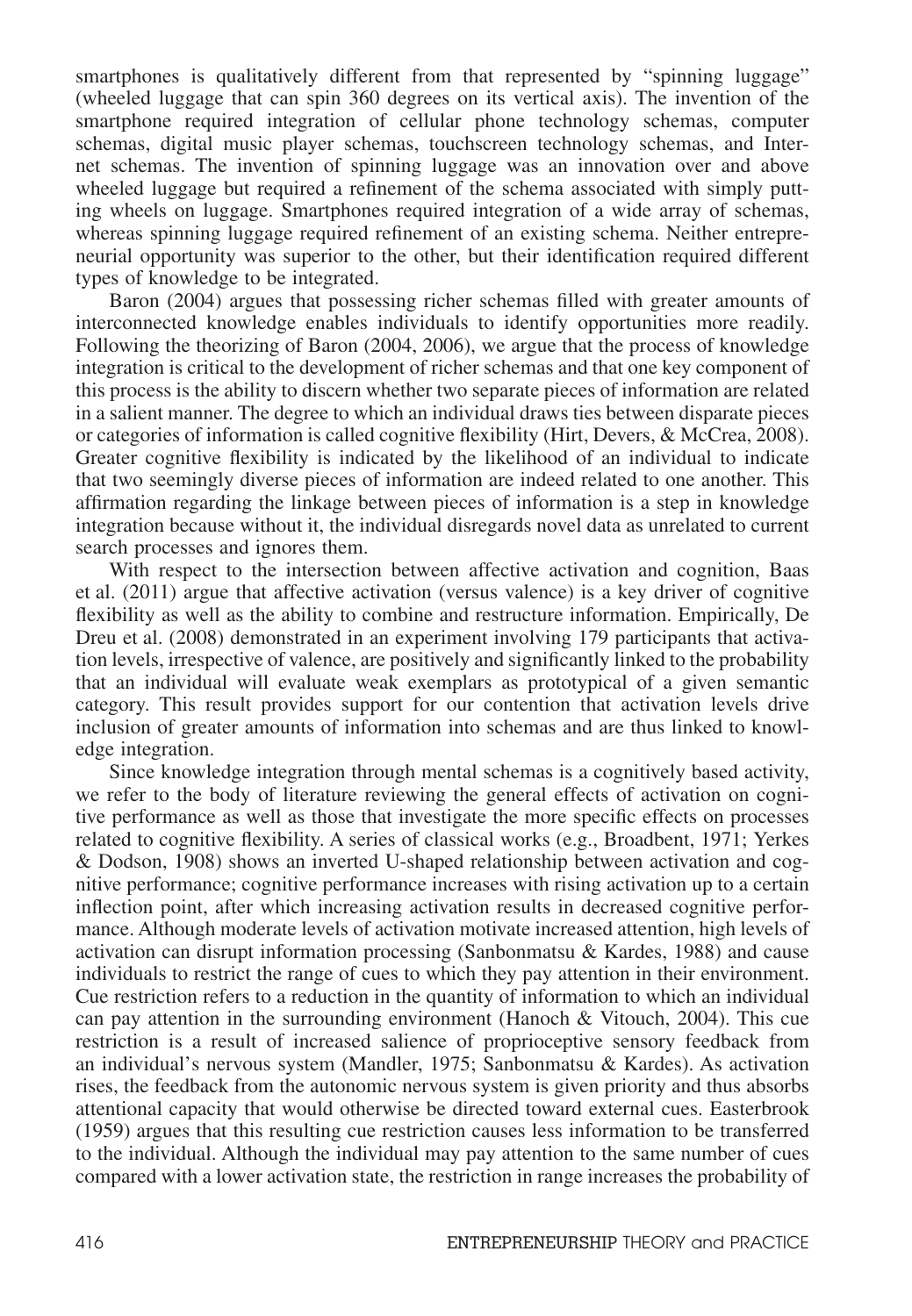Relationship Between the Entrepreneur's Affective Activation Level and Knowledge Integration



Activation Level

redundancy among the cues assimilated. Given that this redundancy means cues that add no new information occupy cognitive space that would otherwise be filled by novel cues, there is a general reduction in the overall amount of information being integrated into one's cognitive schemas as peripheral, but possibly new and helpful cues are ignored. Staw, Sandelands, and Dutton (1981) point out that increased arousal and activation can restrict cognitive information processing because individuals rely more heavily on internally generated hypotheses and prior expectations. Again, this occurs because of the increased salience of proprioceptive feedback that reduces cognitive processing availability (Mandler) that drives attention toward more easily accessible cues (Eysenck, 1976). As a whole, this effect reduces the incorporation of new knowledge into cognitive schemas because individuals fail to update hypotheses and expectations with new information.

In sum, this body of evidence indicates that affective activation should have an inverted U-shaped relationship with entrepreneurs' ability to find connections among disparate pieces of information. As such, we offer the following proposition and graph it in Figure 5.

**Proposition 3:** The relationship between affective activation and knowledge integration will be an inverted-U such that up to an inflection point, activation increases knowledge integration, but beyond that point, increasing activation debilitates knowledge integration.

As proposed earlier, opportunity identification is influenced by the impact of affective activation on knowledge integration. We extend our theorizing and propose that affective valence moderates this relationship because extensive research shows that valence impacts schema activation and knowledge combination. In general, positive valence, more so than negative valance, promotes consideration of a wider range of schemas. This means that positively valenced affect will encourage knowledge integration from more disparate pieces of information than would negative valence.

Studies indicate that individuals experiencing positive affect tend to rely on general knowledge structures and pre-existing schemas, whereas those experiencing negative affect tend to rely on more specific, data-driven knowledge structures focused on a given environment (Bless et al., 1996). Bless et al. explained that this difference originates from the fact that positive affect implies that the environment is safe, and reliance on general knowledge structures is satisfactory. Bless et al. further explained that reliance on existing general knowledge structures requires fewer cognitive resources, and these spared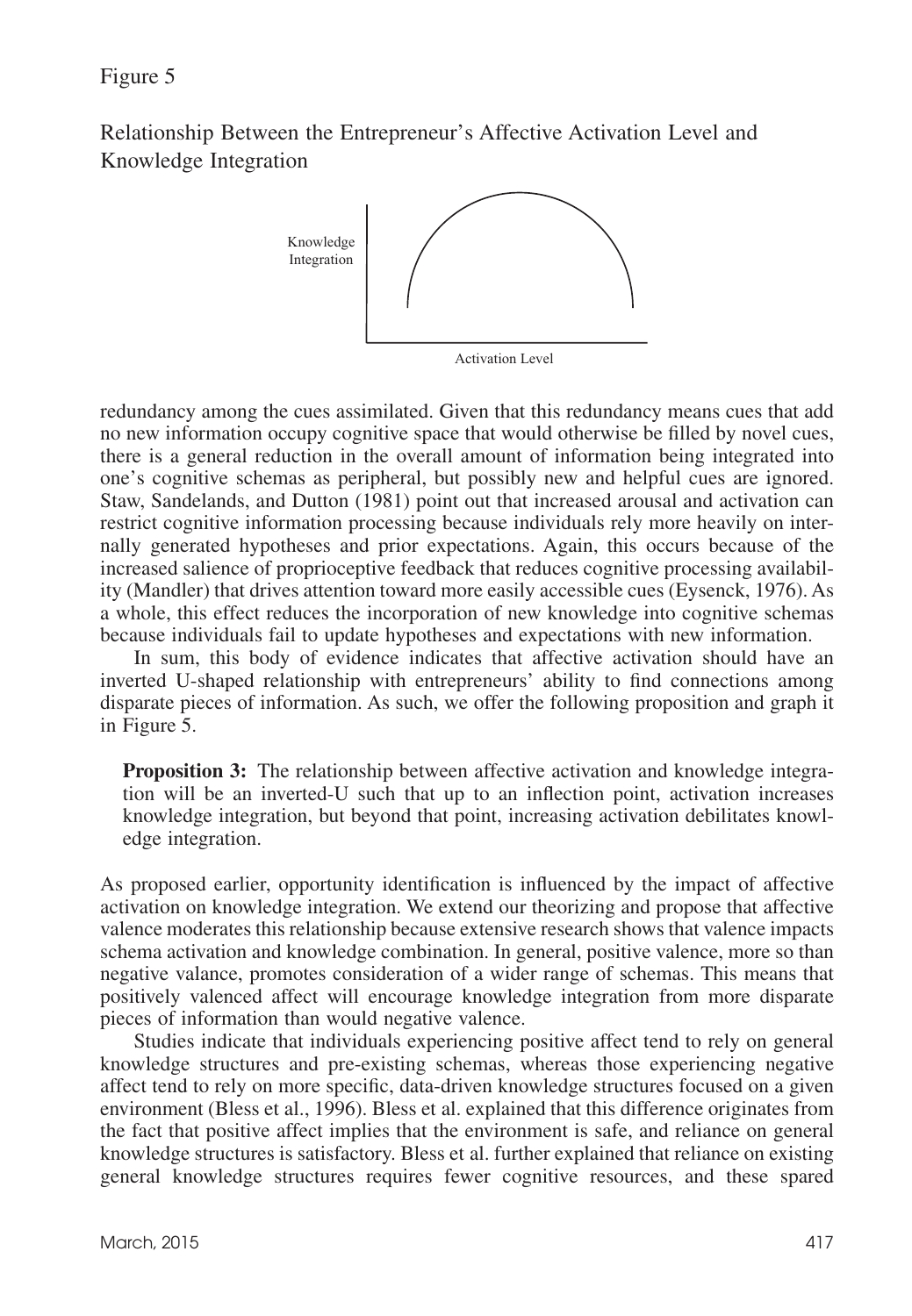resources can be deployed elsewhere to incorporate more information stored in memory or to integrate current schemas or situational information with schemas traditionally applied in other domains.

Conversely, negative affect informs the individual that the current situation is problematic, and existing general knowledge structures or schemas require refinement, promoting more constrained, detail-oriented examination into one's current environment (Ambady & Gray, 2002) to determine the cause of the problem (Bless et al., 1996). This explanation is supported by empirical studies that show that the experience of positively valenced affect, compared with negatively valenced affect, facilitates retrieval of pleasant materials from memory, which have broader and more extensive links to other diverse content in memory (Isen, Johnson, Mertz, & Robinson, 1985; Teasdale & Russell, 1983). Compared with neutral and unpleasant materials, positively valenced material in memory possesses richer and more complex compositions (Isen, Shalker, Clark, & Karp, 1978) that augment creative ideation. Positively valenced affect has also been tied to usage of broader and more inclusive categories (Amabile, 1983; Isen & Daubman, 1984; Isen, Niedenthal, & Cantor, 1992), more flexible deployment of attention (Baumann & Kuhl, 2005), and more global visual configuration (Gasper, 2003). With respect to opportunity identification, positively valenced affect should induce integration of knowledge from more disparate arrays or domains, whereas negative valence prompts a narrower focus and the identification of opportunities within a more restricted domain of knowledge. Such differences result in qualitatively different opportunities to be identified.

**Proposition 4a:** Positively valenced affect, as compared with negatively valenced affect, encourages identification of opportunities that incorporate a wider range of information and knowledge.

Affective valence could also impact the location of the inflection point in the inverted-U relationship between affective activation and knowledge integration. Specifically, positively valenced affect prompts the inflection point to be experienced at lower levels of activation than does negatively valenced affect. We build our argument for this moderating effect on the work concerning cue restriction associated with higher levels of activation (e.g., Easterbrook, 1959) as well as on the extensive research surrounding regulatory orientation and its effects on appraisal efficiency and performance (e.g., Higgins, 1997, 1998).

As activation levels increase from moderate to higher levels, individuals become more prone to cue restriction (Easterbrook, 1959; Kahneman, 1973). The cue restriction associated with increased activation levels causes an individual's attention span to become more narrowly focused on their central task, which then reduces attention to information related to peripheral opportunities. This general tendency to focus narrowly as activation levels rise conflicts with the tendency we outlined in the paragraph earlier to integrate wider arrays of information. In contrast with positive valence, negatively valenced affect prompts a narrower focus on one's central task and thus supports an individual's desire to refine existing schemas or knowledge frameworks. Cue restriction, which increases as activation levels rise, hinders an individual's ability to look broadly and integrate information from a wide range of disparate realms (Warr, 2007). Meanwhile, cue restriction supports an individual's ability to analyze an existing problem deeply and augments the individual's ability to focus within a narrow domain (Warr).

We use regulatory focus theory to explain the assertions in the previous paragraph. A host of theoretical and empirical research surrounding regulatory focus theory suggests that cognitive performance is enhanced when the strategic nature of the means for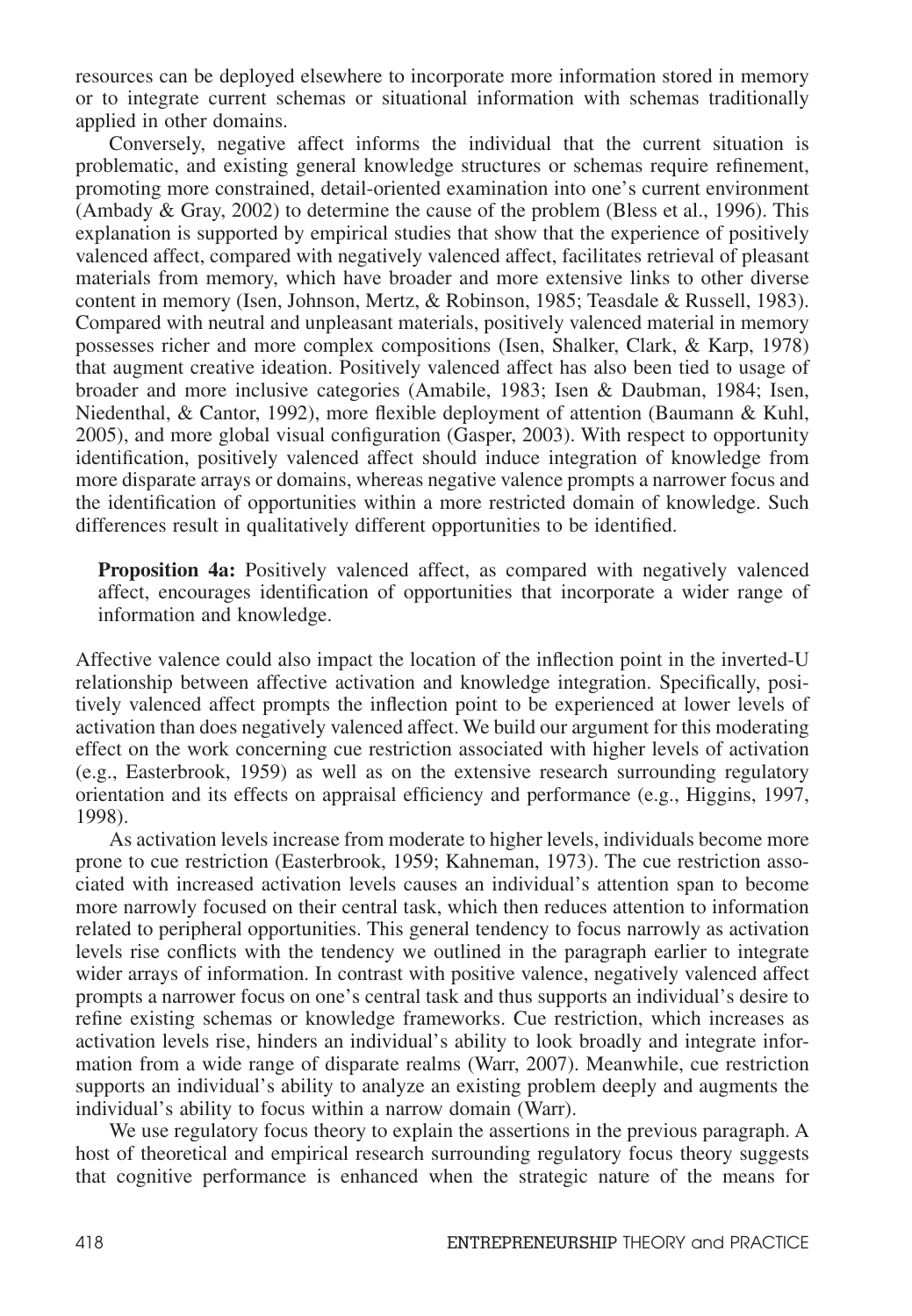attaining a goal is compatible with the performer's regulatory focus while working on a task (Higgins, 1997, p. 1285; Tang, 2009). Regulatory focus theory (Higgins, 1987, 1998) proposes that individuals are driven by two distinct self-regulation systems: (1) a promotion focus oriented toward achieving alignment with ideal self-guides (representing hopes, wishes, and aspirations), and, (2) a prevention focus oriented toward avoiding misalignment with ought self-guides (representing duties, obligations, and responsibilities). Although people possess both ideal and ought self-guides, and the corresponding promotion or prevention focus, one or the other typically dominates an individual's mindset at a given point in time. Cognitive processing is faster and more efficient, and overall performance is higher when alignment exists between an individual's regulatory focus and the task environment (Shah & Higgins, 2001; Shah, Higgins, & Friedman, 1998; Tang). We use a similar logic here. Entrepreneurs experiencing negatively valenced affect possess a goal of figuring out why they feel unpleasant and want to determine what is wrong (Schwarz & Clore, 1983). Increasing activation that narrows their attention span supports this goal of looking deeply into restricted domains of information to analyze their current situation (Easterbrook, 1959). Conversely, positively valenced affect encourages individuals to look more broadly and consider wide domains of information (Fredrickson & Branigan, 2005). The narrowed attention span brought on by increasing activation works in opposition to this goal of searching broadly. Thus, where there is congruence between the goal prompted by negative valence and the strategic focus of increased activation, there is misalignment between positive valence and increased activation.

Since rising affective activation levels work in opposition to the broad information integration processes induced by positively valenced affect but complement the narrow information integration refinements encouraged by negatively valenced affect, *the inflection point* for activation on opportunity identification should occur at lower levels of activation for positive affect than for negative affect. The entrepreneur will struggle more to reconcile the divergent goals of rising activation and positive valence compared with the convergent goals associated with negative valence. As a result, knowledge integration suffers more in the former condition than the latter. We offer the following proposition and graph it in Figure 6.

**Proposition 4b:** The inverted-U relationship between affective activation and integration of knowledge is moderated by affective valence such that positively valenced affect results in integration impairment at lower levels of activation than does negatively valenced affect.

Figure 6

Moderating Effect of Affective Valence on the Affective Activation to Knowledge Integration Relationship

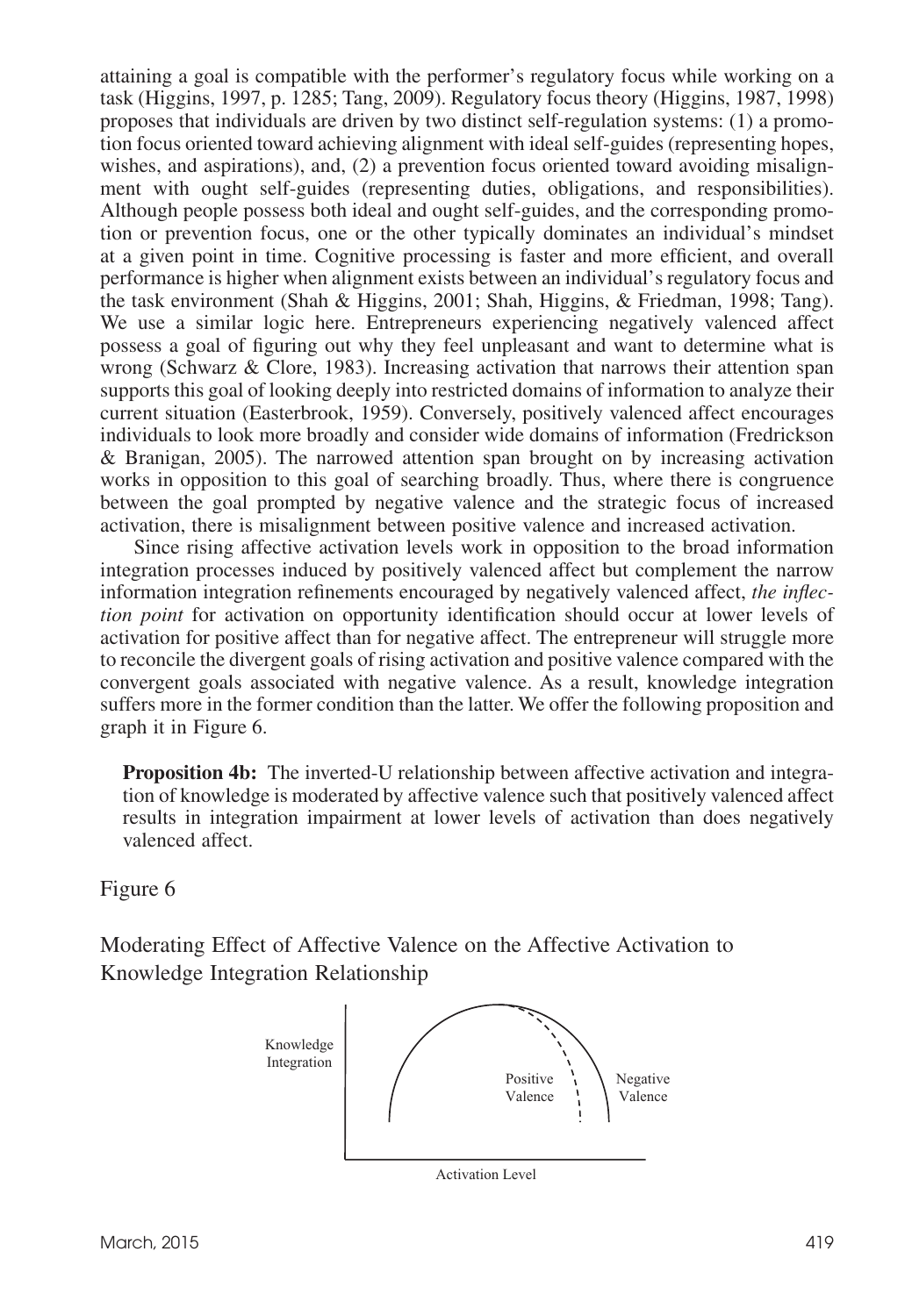#### **Discussion**

The basic premise of this paper is that affect influences opportunity identification by impacting the extent to which entrepreneurs actively search for information and the extent to which information is integrated into their cognitive schemas. Most research on affect in entrepreneurship has concentrated on the dimension of valence and the role it plays in driving opportunity identification (e.g., Baron, 2008; Hayton & Cholakova, 2012). Extant research should be commended for incorporating the influence of affect on cognition into the discussion of the entrepreneurial process. We extend this line of inquiry by developing theory concerning the roles of *both* activation and valence in opportunity identification.

#### **Theoretical Implications**

We extend theory by offering propositions that theorize about the range of effects likely to emanate when different valences interact with various levels of activation. Given the uncertain and dynamic nature of the entrepreneurial context, entrepreneurs are likely to experience a variety of valences and levels of activation. We contribute to the general literature on affective influences in entrepreneurship by building theory concerning the synergy, or lack thereof, between effects of valence and activation. Specifically, we investigate how valence interacts differently with activation levels to support or hinder cognitive efforts to integrate broad and narrow domains of knowledge.

While our propositions treat active search and knowledge integration separately, we recognize that both contribute to opportunity identification. An individual who engages information search more actively would have more data available for constructing pieces of knowledge, and such processes could subsequently contribute to the identification of business opportunities (Dimov, 2007a). Knowledge integration could be compromised or prematurely truncated if available information is insufficient. In the creativity literature, researchers emphasize that creativity is limited when a broad information base is lacking (Perttula & Sipila, 2007). Moreover, Ward (2007) argues that conceptual combination is critical in the process of generating new and original ideas. Conceptual combination involves integrating and reorganizing different pieces of information (Sternberg, 2005), a process akin to knowledge integration. Thus, one who conducts more active information search would likely have more information available that could render more "raw materials" for knowledge integration.

By proposing curvilinear effects emerging from joint interactions between affective valence and activation, our paper answers the call for research on affect in entrepreneurship to begin moving beyond linear effects toward more complex relationships (e.g., Foo et al., 2009). While research that considers curvilinear relationships in entrepreneurship is growing (e.g., Baron et al., 2011, 2012; Cardon, Wincent, Singh, & Drnovsek, 2009; Shepherd, 2003; Shepherd, Wiklund, & Haynie, 2009), we are still searching for more complex, nonlinear relationships that more accurately depict how these affective mechanisms actually unfold. Although some of our figures are symmetrical, an entire family of curves may be possible, especially with respect to individual differences among entrepreneurs. These individual differences such as prior entrepreneurial experience and role identity salience (cf. Cardon et al.) could further enrich our understanding about the nonlinear relationship between affective activation and valence impacting opportunity identification. Future empirical work should consider these complex relationships.

Underlying the complex relationships we proposed are the processes that activation and valence impact. Specifically, activation impacts opportunity identification by providing energy to elevate search motivation. Valence impacts opportunity identification with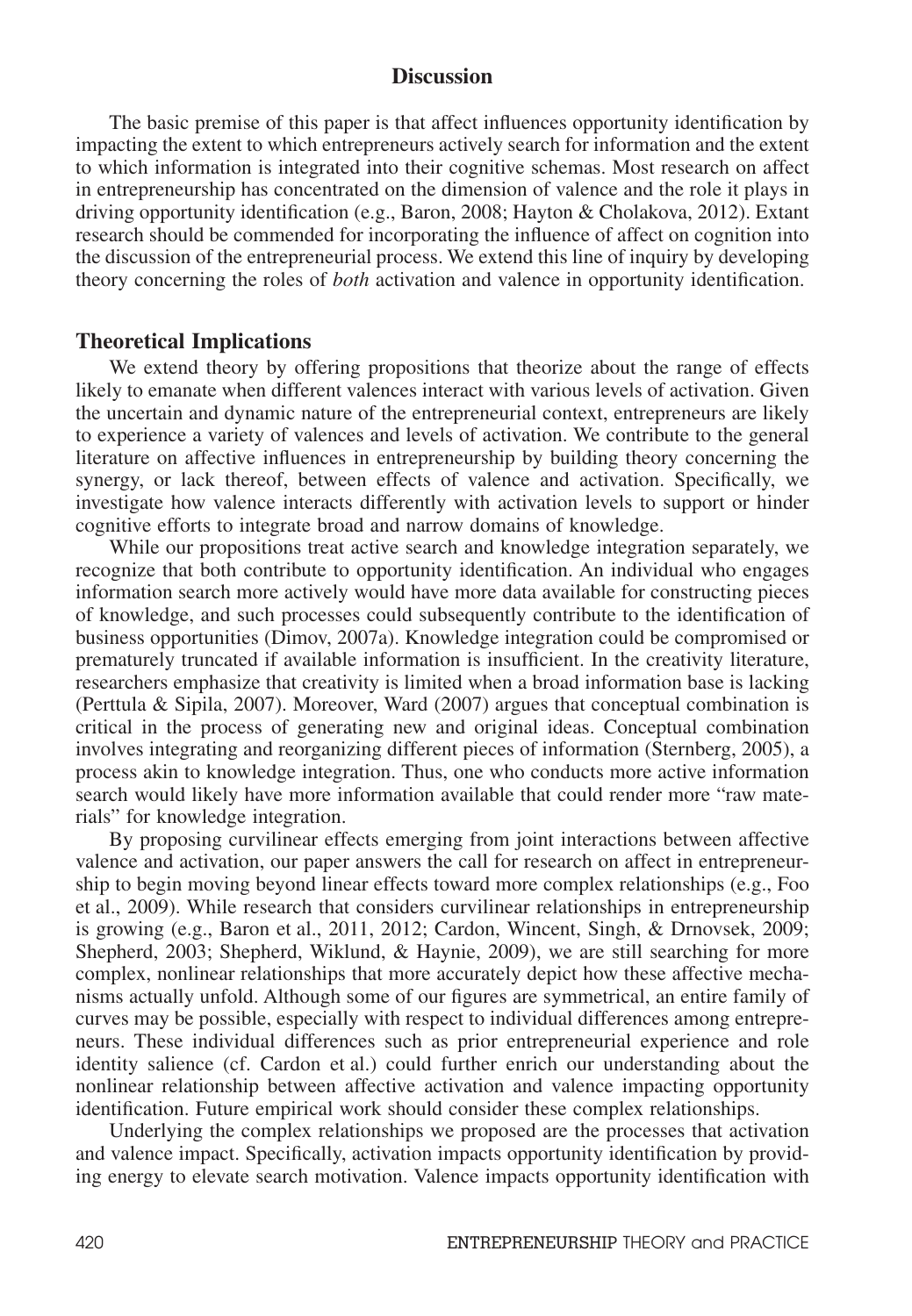positive valence priming wider information search and cognitive flexibility, and negative valence priming more effortful but narrower search and areas of knowledge integration. Future research could continue this exploration and examine how affective activation and valence jointly impact and shape other processes relevant to opportunity identification and evaluation. For example, a host of research indicates that affect influences risk evaluations (e.g., Mano, 1994; Mittal & Ross, 1998; Nygren, Isen, Taylor, & Dulin, 1996). Future studies could examine how much risk is perceived in possible opportunities given the activation and valence profiles of the focal entrepreneur. Interestingly, work by Isen and her colleagues (e.g., Isen & Geva, 1987; Isen & Patrick, 1983) shows that the influence of affect and risk on decision making varies depending on the amount of reward at stake and the nature of the risk. These findings can be expanded to include considerations of activation and valence, and how their joint influence impacts risk perception and the subsequent desire to engage or refrain from calculated gambles associated with opportunity identification and evaluation.

In proposing affect's influence on opportunity identification and evaluation, we have been guided by the cognitive perspective that is prevalent in entrepreneurship research. Beyond this cognitive perspective, an avenue for future research that could enrich our theoretical understanding of the proposed relationships involves different action tendencies and actual behaviors or actions in response to experienced emotions. Affect of similar activation can have different action tendencies. For instance, Foo (2011) found that for positively activated affect, happiness leads to approach, while hope leads to retreat. For negatively activated affect, anger leads to approach, while fear leads to retreat. In all cases, emotions can lead to heightened action tendencies, but these tendencies can be toward very different behaviors (such as approach or retreat). Importantly, action tendencies do not guarantee actions since a person who is afraid may not automatically hide because of fear of looking foolish or cowardly. This brings us to another area of future extension: the realm of emotion regulation. Emotion regulation refers to "the processes by which individuals influence which emotions they have, when they have them, and how they experience and express these emotions" (Gross, 1998, p. 275). Researchers could investigate differences in emotion regulation strategies and behavioral outcomes in response to experiencing specific emotions associated with differing valence and activation profiles.

As noted in the previous paragraph, our study has been guided by affect's influence on cognitive processes. This cognitive perspective is particularly important during the opportunity identification phase given the information entrepreneurs need to search for and integrate to identify products and services desired by consumers. Beyond the opportunity identification phase, Baron (2008), and Baron and Tang (2011) argue that affect has the potential to influence a number of other entrepreneurial processes, including the acquisition of valuable resources, social network development, and innovation. Recently, a number of entrepreneurship studies (e.g., Cardon et al., 2005, 2012) have theorized about passion as an influential form of affect. Highly activated affect like passion has been shown to influence opportunity evaluation among angel investors (Mitteness, Sudek, & Cardon, 2012), teamwork among entrepreneurs (Drnovsek, Cardon, & Murnieks, 2009), and commitment among the individuals working in entrepreneurial ventures (Cardon, 2008). As such, this unique form of activated positive affect may contribute to the experience of flow (Csikszentmihalyi, 1975) as well as enhanced cognitive processing (Cardon et al., 2009).

Two boundary conditions of our propositions should be noted. First, an important boundary condition concerns the capacity of the entrepreneur to conduct active search. Brehm and Self (1989) argue that arousal is linked to increased effort only in cases where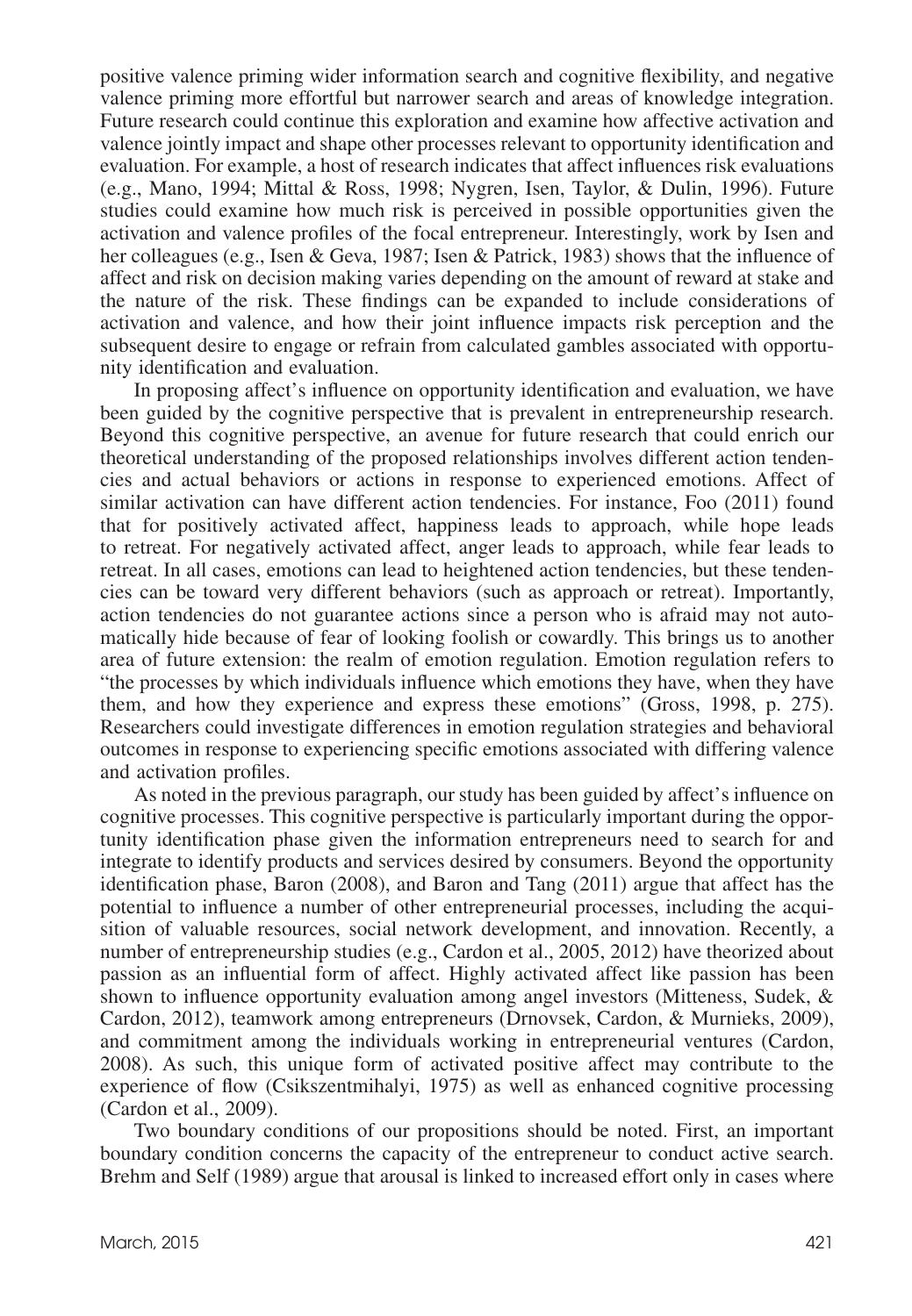the individual believes that s/he is capable of successfully executing the behavior necessary to produce an outcome. This resembles work on expectancy theories of motivation (e.g., Pinder, 1998; Vroom, 1964). In cases where such capability does not exist, there is unlikely to be a link between arousal and effort. Such belief in one's capability is captured by the entrepreneur's self-efficacy (Chen, Greene, & Crick, 1998), or more specifically, opportunity-identification self-efficacy, or "the individual's perceived self-efficacy concerning his/her capacities to identify and develop new product and market opportunities" (Barbosa, Gerhardt, & Kickul, 2007, p. 88). Such self-efficacy can be impacted by the entrepreneurs' degree of success or failure in identifying opportunities over time. A similar boundary condition should exist between affective activation and active search effort. Unless the entrepreneur believes that s/he is capable of conducting a fruitful search for opportunities or that such efforts will be duly rewarded, higher activation would not lead to increased search effort.

#### **Empirical Suggestions**

Having explained the theoretical importance of studying affective activation and valence in entrepreneurship, we now turn to several empirical suggestions. Fortunately, many of the concepts proposed in this study can be measured with existing scales. For example, Warr's (1990) scale can be used to measure activated affect. In his scale, activated positive affect is measured with items including excitement and enthusiasm, while calm and ease items, among others, are used to measure low activation positive affect. Another possibility is the scale developed by Huelsman, Nemanick, and Munz (1998) that measures four affective dimensions of positive energy, tiredness, negative activation, and relaxation.

We suggest using scales from either Ucbasaran, Westhead, and Wright (2009) or DeTienne and Chandler (2007) to measure opportunity identification. In Ucbasaran et al.'s measure, respondents are asked directly to report the number of opportunities for creating or purchasing a business that they have identified within the last 5 years. The wording of DeTienne and Chandler's (2004) instrument allows for distinguishing the extent of innovativeness of the opportunities. While Ucbasaran et al.'s measure focuses on breadth of opportunities, DeTienne and Chandler's measure is suitable for examining the depth or quality of opportunities identified. Active search effort can be assessed by capturing the time spent as well as intensity in search effort, much like how search efforts are measured in other contexts such as job search (e.g., Wanberg, Glomb, Song, & Sorenson, 2005) and consumer information search (e.g., Brucks, 1985). Following Gielnik, Kramer, Kappel, and Frese's (2012) empirical study on information acquisition and processing among South African business owners, we can also capture active search using the "scanning and search" dimension of Tang et al.'s (2012) alertness scale. Moreover, verbal protocols that require participants to "think out loud" as they carry out a particular task (e.g., Mason & Stark, 2004) can also be used to capture active search effort. Specific coding schemes for active search effort breadth and depth can be generated and used to content-analyze the verbalizations of participants (Sarasvathy, Simon, & Lave, 1998). Knowledge integration can be measured using patent data, including the number of and types of patents cited in the patent application. While there can be other ways to measure these constructs, the main point is that the key concepts in this paper can be assessed with existing measures, allowing researchers to test our propositions.

Linked to our call for the importance of studying affective activation and valence, we encourage researchers studying affective influences to consider moving beyond Positive Affect and Negative Affect Schedule (PANAS) scales to scales including both activation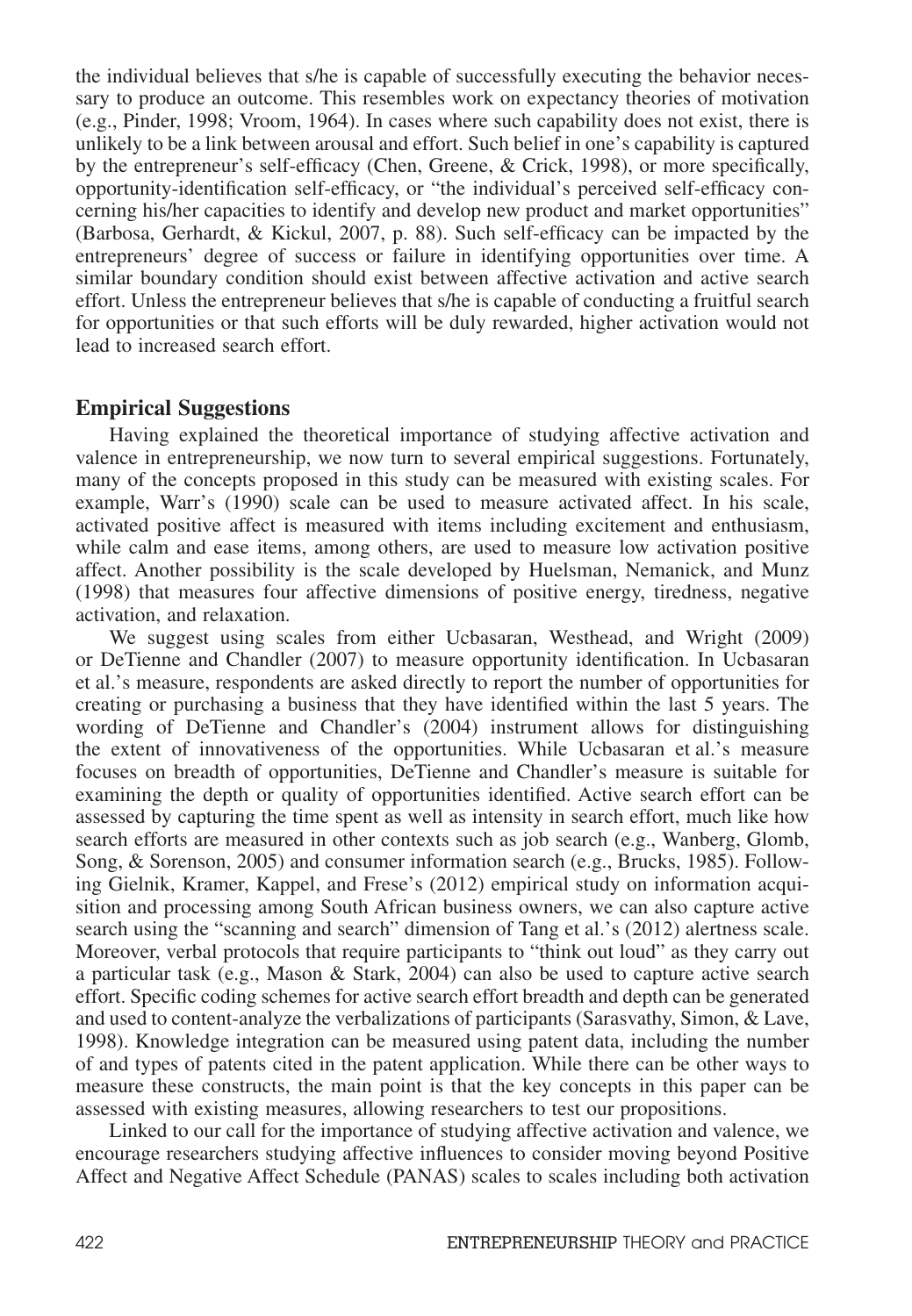and valence components. Notably, Watson, Wiese, Vaidya, and Tellegen (1999) have reconceptualized their focal dimensions of positive affect and negative affect as being more accurately defined as positive activation and negative activation, as reflected from the loadings of the PANAS items on high levels of activation. We need to consider other scales that incorporate and capture the full range of activation and valence, such as the affect measure based on the circumplex model developed by Feldman (1995) and the Scale of Positive and Negative Experience (Diener et al., 2010). In short, beyond PANAS, other techniques incorporating affective activation and valence have become available to analyze the effects of affect empirically.

How long the impact of affective activation and valence on cognition lasts (i.e., minutes, hours, days, or years) as well as whether the dynamics of the relationships proposed change when different affective states follow each other are critical empirical questions. Studies on emotions indicate that their duration varies, as some emotions can last from seconds to several days or weeks (Fitness & Fletcher, 1993; Frijda, Mesquita, Sonnemans, & van Goozen, 1991). In making the role of time explicit, it would be important to look at the pattern of the relationships proposed over time, i.e., whether they strengthen or weaken as experienced by the entrepreneur in the opportunity identification process and perhaps even beyond.

Given that the studies we have referred to are mostly laboratory-based, they typically involve immediate effects of primed affect on cognition. In contrast, the nature of the entrepreneurial process could take long periods of time. Scholars may consider using experience sampling methods (ESMs) to investigate the proposed relationships as entrepreneurs go about functioning in their natural environment (Beal & Weiss, 2003; Uy, Foo, & Aguinis, 2010) across these extended periods of time. An example is the ESM study by Foo et al. (2009) that looked at affective influences on venture effort as mediated by temporal focus. It is possible that while the impact of affective valence and activation may be similar for both identification and implementation, the duration of the relationship (i.e., how long the impact of affect on decisions and behavior) may vary significantly when comparing different phases. Future empirical research can model explicitly the role of time in opportunity identification and beyond to develop a more nuanced understanding of the nature and duration of the relationships proposed (Mitchell & James, 2001).

Entrepreneurship is often described in affective terms in the popular literature, and the study of affect in entrepreneurship research has burgeoned over the last few years. This work should be noted for breaking new ground at the intersection of affect and cognition in the entrepreneurial context. Despite this progress, there is much room to expand the discussion concerning the specific role of affective activation. Our paper starts this area of discussion and opens the door to encourage deeper study of affective influences in entrepreneurship that include both affective valence and activation. As scholars have already established that affect matters in entrepreneurial endeavors, it is about time to explore more complex relationships among affect, cognition, and following that, their influences beyond opportunity identification.

## **REFERENCES**

Alvarez, S. & Barney, J. (2010). Entrepreneurship and epistemology: The philosophical underpinnings of the study of entrepreneurial opportunities. *Academy of Management Annals*, *4*, 557–583.

Amabile, T.M. (1983). *The social psychology of creativity*. New York: Spinger-Verlag.

Amabile, T.M. (1997). Entrepreneurial creativity through motivational synergy. *Journal of Creative Behavior*, *31*, 18–26.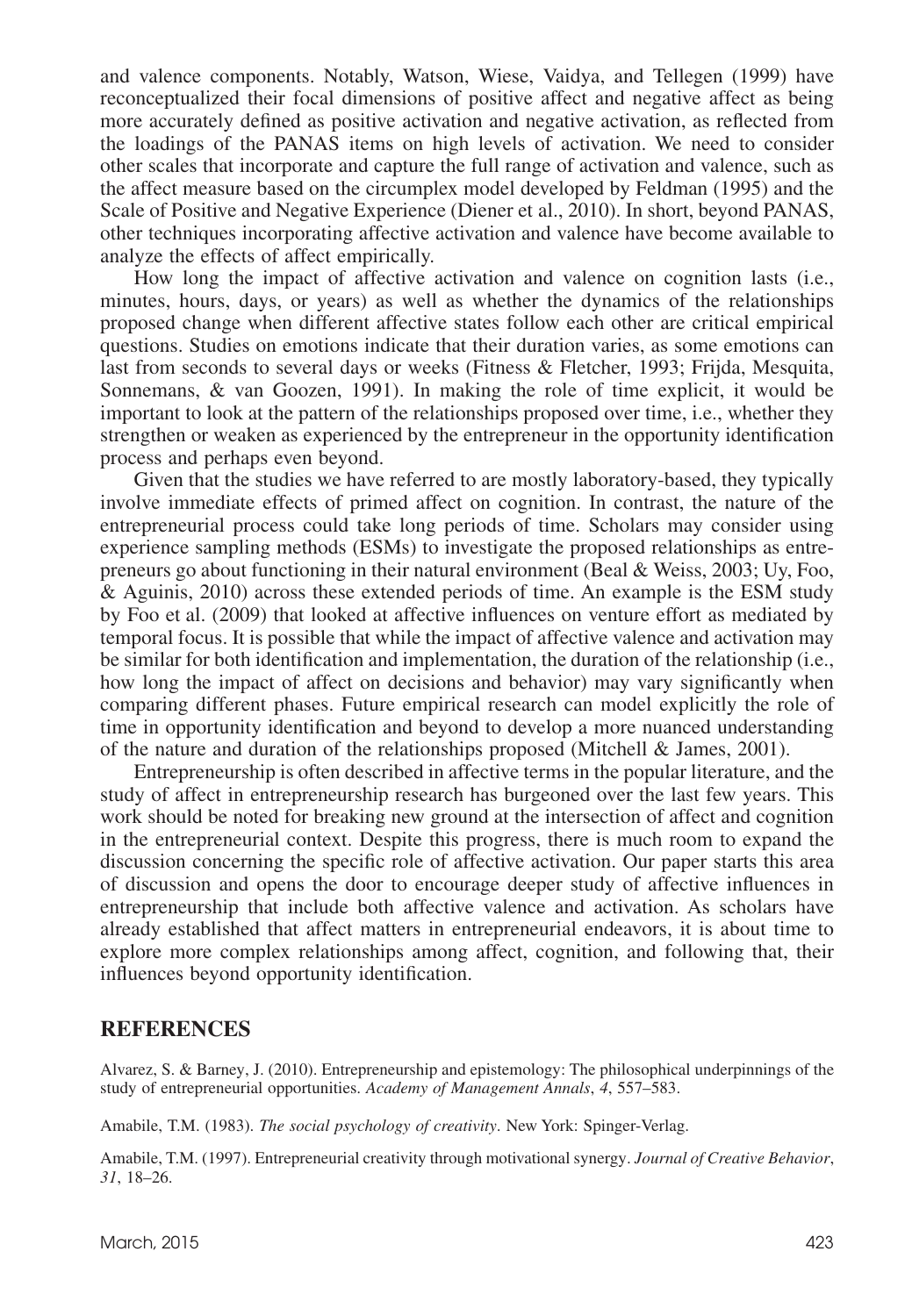Ambady, N. & Gray, H.M. (2002). On being sad and mistaken: Mood effects on the accuracy of thin-slice judgments. *Journal of Personality and Social Psychology*, *83*, 947–961.

Baas, M., De Dreu, C.K.W., & Nijstad, B.A. (2011). When prevention promotes creativity: The role of mood, regulatory focus and regulatory closure. *Journal of Personality and Social Psychology*, *100*, 794–809.

Barbosa, S.D., Gerhardt, M.W., & Kickul, J.R. (2007). The role of cognitive style and risk preference on entrepreneurial self-efficacy and entrepreneurial intentions. *Journal of Leadership and Organizational Studies*, *13*, 86–104.

Baron, R.A. (2004). Opportunity recognition: Insights from a cognitive perspective. In J.E. Butler (Ed.), *Opportunity identification and entrepreneurial behavior* (pp. 47–73). Greenwich, CT: Information Age Publishing.

Baron, R.A. (2006). Opportunity recognition as pattern recognition: How entrepreneurs "connect the dots" to identify new business opportunities. *Academy of Management Perspectives*, *20*, 104–119.

Baron, R.A. (2007). Behavioral and cognitive factors in entrepreneurship: Entrepreneurs as the active element in new venture creation. *Strategic Entrepreneurship Journal*, *1*, 167–182.

Baron, R.A. (2008). The role of affect in the entrepreneurial process. *Academy of Management Review*, *33*, 328–340.

Baron, R.A. & Ensley, M.D. (2006). Opportunity recognition as the detection of meaningful patterns: Evidence from comparisons of novice and experienced entrepreneurs. *Management Science*, *52*, 1331–1344.

Baron, R.A., Hmieleski, K.M., & Henry, R.A. (2012). Entrepreneurs' dispositional positive affect: The potential benefits—and costs—of being "up." *Journal of Business Venturing*, *27*, 310–324.

Baron, R.A. & Tang, J. (2011). The role of entrepreneurs in firm-level innovation: Joint effects of positive affect, creativity, and environmental dynamism. *Journal of Business Venturing*, *26*, 49–60.

Baron, R.A., Tang, J., & Hmieleski, K.M. (2011). The downside of being "up": Entrepreneurs' dispositional affect and firm performance. *Strategic Entrepreneurship Journal*, *5*(2), 101–119.

Barrett, L. & Russell, J.A. (1998). Independence and bipolarity in the structure of affect. *Journal of Personality and Social Psychology*, *74*, 967–984.

Baughman, W.A. & Mumford, M.D. (1995). Process-analytic models of creative capacities: Operations influencing the combination-and-reorganization process. *Creativity Research Journal*, *8*, 37–62.

Baumann, N. & Kuhl, J. (2005). Positive affect and flexibility: Overcoming the precedence of global over local processing of visual information. *Motivation and Emotion*, *29*, 123–134.

Beal, D.J. & Weiss, H.M. (2003). Methods of ecological momentary assessment in organizational research. *Organizational Research Methods*, *6*, 440–464.

Bless, H., Bohner, G., Schwarz, N., & Strack, F. (1990). Mood and persuasion: A cognitive response analysis. *Personality and Social Psychology Bulletin*, *16*, 331–345.

Bless, H., Clore, G.L., Schwarz, N., Golisano, V., Rabe, C., & Wolk, M. (1996). Mood and the use of scripts: Does a happy mood really lead to mindlessness? *Journal of Personality and Social Psychology*, *71*, 665–679.

Bobrow, D.G. & Norman, D.A. (1975). Some principles of memory schemata. In D.G. Bobrow & A. Collins (Eds.), *Representation and understanding: Studies in cognitive science* (pp. 131–150). New York: Academic Press.

Boden, M.A. (1990). *The creative mind: Myths and mechanisms*. New York: Basic Books.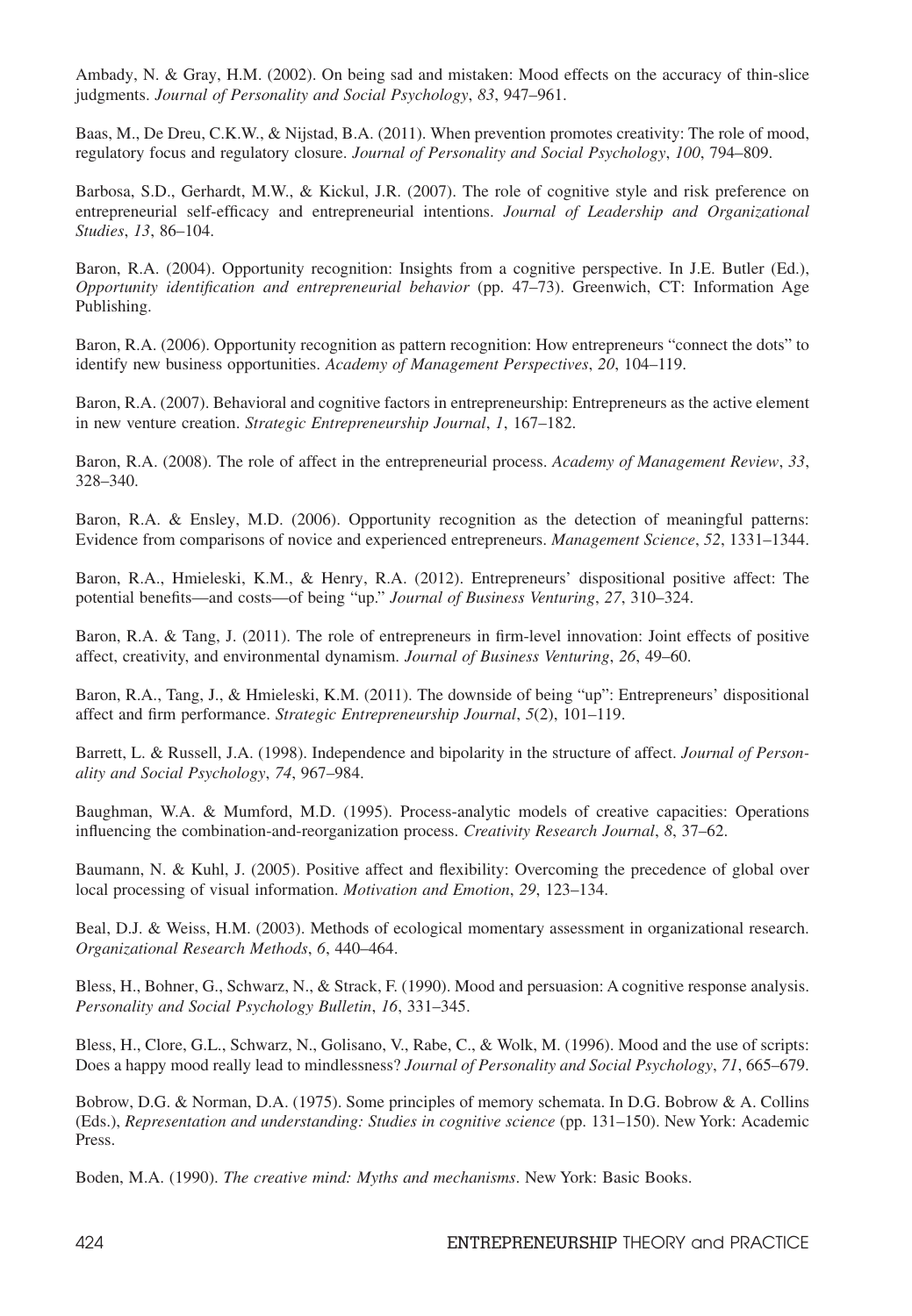Bodenhausen, G.V., Gabriel, S., & Lineberger, M. (2000). Sadness and susceptibility to judgment bias: The case of anchoring. *Psychological Science*, *11*, 320–323.

Bolte, A., Goschke, T., & Kuhl, J. (2003). Emotion and intuition: Effects of positive and negative mood on implicit judgments of semantic coherence. *Psychological Science*, *14*, 416–421.

Boyd, D.P. & Gumpert, D.E. (1983). Coping with entrepreneurial stress. *Harvard Business Review*, *61*, 46–56.

Brehm, J.W. & Self, E.A. (1989). The intensity of motivation. *Annual Review of Psychology*, *40*, 109–131.

Broadbent, D.E. (1971). *Decision and stress*. London: Academic Press.

Brucks, M. (1985). The effects of product class knowledge on information search behavior. *Journal of Consumer Research*, *12*, 1–16.

Cardon, M.S. (2008). Is passion contagious? The transference of entrepreneurial passion to employees. *Human Resource Management Review*, *18*, 77–86.

Cardon, M.S., Foo, M.D., Shepherd, D., & Wiklund, J. (2012). Exploring the heart: Entrepreneurial emotion is a hot topic. *Entrepreneurship Theory and Practice*, *36*, 1–10.

Cardon, M.S., Wincent, J., Singh, J., & Drnovsek, M. (2009). The nature and experience of entrepreneurial passion. *Academy of Management Review*, *34*, 511–532.

Cardon, M.S., Zietsma, C., Saparito, P., Matherne, B.P., & Davis, C. (2005). A tale of passion: New insights into entrepreneurship from a parenthood metaphor. *Journal of Business Venturing*, *20*, 23–45.

Carver, C. (2003). Pleasure as a sign you can attend to something else: Placing positive feelings within a general model of affect. *Cognition & Emotion*, *17*(2), 241–261.

Carver, C.S. & Scheier, M.F. (2009). Action, affect, multi-tasking, and layers of control. In J.P. Forgas, R.F. Baumeister, & D. Tice (Eds.), *The psychology of self-regulation* (pp. 109–126). New York: Psychology Press.

Carver, C.S. & Scheier, M.F. (2011). Self-regulation of action and affect. In K.D. Vohs & R.F. Baumeister (Eds.), *Handbook of self-regulation: Research, theory, & applications* (pp. 3–21). New York: Guilford.

Chen, C.C., Greene, P.G., & Crick, A. (1998). Does entrepreneurial self-efficacy distinguish entrepreneurs from managers? *Journal of Business Venturing*, *13*, 295–316.

Clore, G.L., Wyer, R.S., Dienes, B., Gasper, K., Gohm, C., & Isbell, L. (2001). Affective feelings as feedback: Some cognitive consequences. In L.L. Martin & G.L. Clore (Eds.), *Theories of mood and cognition: A user's guidebook* (pp. 27–62). Mahwah, NJ: Erlbaum.

Cooper, A.C., Folta, T.B., & Woo, C. (1995). Entrepreneurial information search. *Journal of Business Venturing*, *10*, 107–120.

Cropanzano, R., Weiss, H.M., Hale, J.M.S., & Reb, J. (2003). The structure of affect: Reconsidering the relationship between negative and positive affectivity. *Journal of Management*, *29*, 831–857.

Csikszentmihalyi, M. (1975). *Beyond boredom and anxiety*. San Francisco, CA: Jossey-Bass.

De Dreu, C.K.W., Baas, M., & Nijstad, B.A. (2008). Hedonic tone and activation in the mood-creativity link: Towards a dual pathway to creativity model. *Journal of Personality and Social Psychology*, *94*, 739–756.

Derryberry, D. & Tucker, D.M. (1994). Motivating the focus of attention. In P.M. Neidenthal & S. Kitayama (Eds.), *The heart's eye: Emotional influences in perception and attention* (pp. 167–196). San Diego, CA: Academic Press.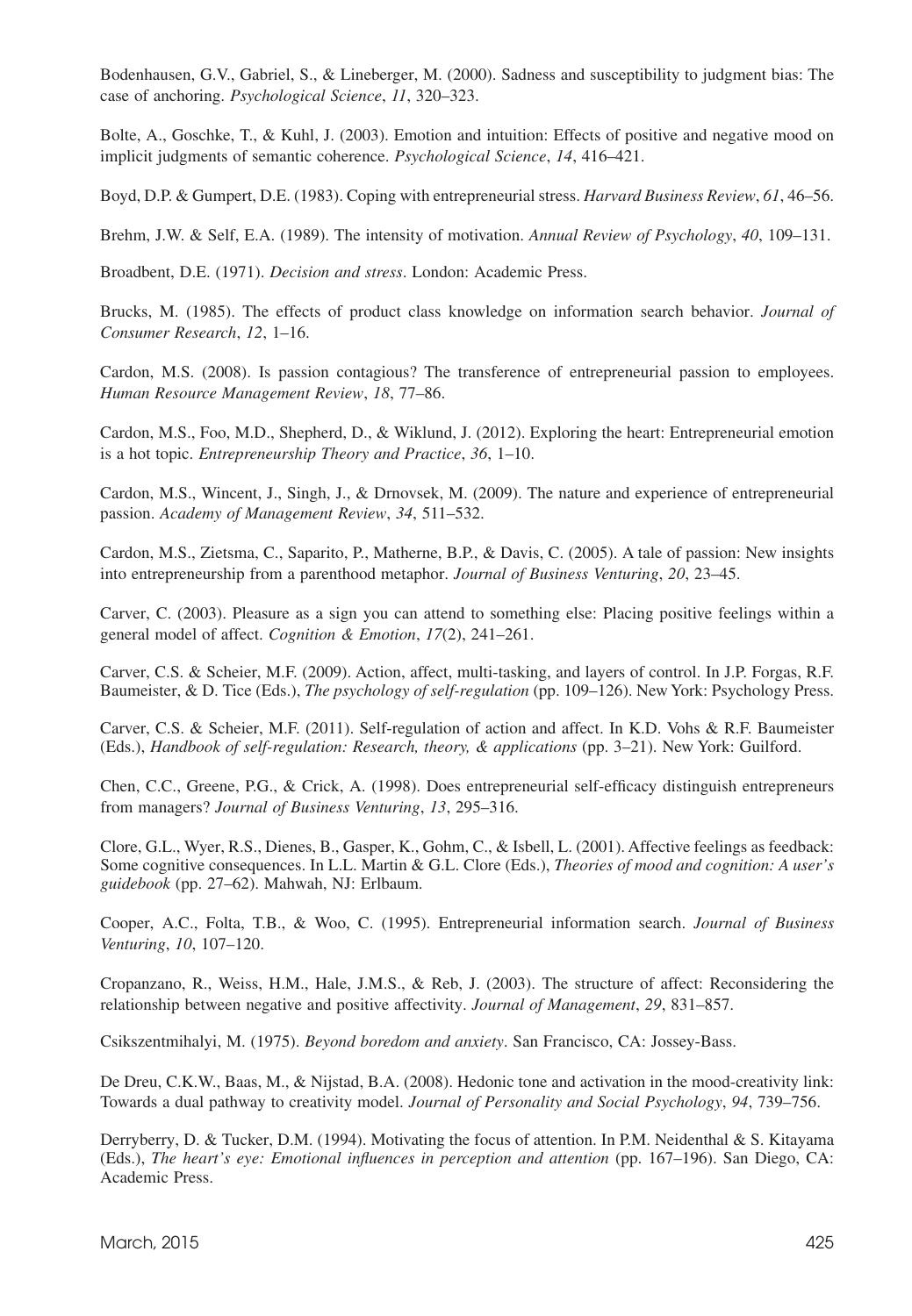DeTienne, D. & Chandler, G. (2004). Opportunity identification and its role in the entrepreneurial classroom: A pedagogical approach and empirical test. *Academy of Management Learning and Education*, *3*, 242–257.

DeTienne, D.R. & Chandler, G.N. (2007). The role of gender in opportunity identification. *Entrepreneurship Theory and Practice*, *31*(3), 365–386.

Diener, E., Wirtz, D., Tov, W., Kim-Prieto, C., Choi, D.-W., Oishi, S., et al. (2010). New well-being measures: Short scales to assess flourishing and positive and negative feelings. *Social Indicators Research*, *97*(2), 143–156.

Dimov, D. (2007a). Beyond the single-person, single-insight attribution in understanding entrepreneurial opportunities. *Entrepreneurship Theory and Practice*, *31*, 713–731.

Dimov, D. (2007b). From opportunity insight to opportunity intention: The importance of person-situation learning match. *Entrepreneurship Theory and Practice*, *31*, 561–583.

Dimov, D. (2011). Grappling with the unbearable elusiveness of entrepreneurial opportunities. *Entrepreneurship Theory and Practice*, *35*, 57–81.

Drnovsek, M., Cardon, M.S., & Murnieks, C.Y. (2009). Collective passion in entrepreneurial teams. In A.L. Carsrud & M. Brännback (Eds.), *Understanding the entrepreneurial mind* (pp. 191–215). NewYork: Springer.

Duffy, E. (1972). Activation. In N.S. Greenfield & R.A. Sternbach (Eds.), *Handbook of psychophysiology* (pp. 577–622). New York: Holt, Rinehart and Winston, Inc.

Easterbrook, J.A. (1959). The effect of emotion on cue utilization and the organization of behavior. *Psychological Review*, *66*, 183–201.

Eckhardt, J.T. & Shane, S.A. (2003). Opportunities and entrepreneurship. *Journal of Management*, *29*(3), 333–349.

Eysenck, M.W. (1976). Arousal, learning and memory. *Psychological Bulletin*, *83*, 389–404.

Eysenck, M.W. & Calvo, M.G. (1992). Anxiety and performance: The processing efficiency theory. *Cognition and Emotion*, *6*, 409–434.

Feldman, L. (1995). Valence focus and arousal focus: Individual differences in the structure of affective experience. *Journal of Personality and Social Psychology*, *69*, 153–166.

Fiet, J.O., Clouse, V.G.H., & Norton, W.I., Jr. (2004). Systematic search by repeat entrepreneurs. In J.E. Butler (Ed.), *Opportunity identification and entrepreneurial behavior* (pp. 1–27). Greenwich, CT: Information Age Publishing.

Fitness, J. & Fletcher, G. (1993). Love, hate, anger, and jealousy in close relationships: A prototype and cognitive appraisal analysis. *Journal of Personality and Social Psychology*, *65*, 942–958.

Foo, M.D. (2011). Emotions and entrepreneurial opportunity evaluation. *Entrepreneurship Theory and Practice*, *35*, 375–393.

Foo, M.D., Uy, M.A., & Baron, R.A. (2009). How do feelings influence effort? An empirical study of entrepreneurs' affect and venture effort. *Journal of Applied Psychology*, *94*, 1086–1094.

Fredrickson, B.L. (2001). The role of positive emotions in positive psychology: The broaden-and-build theory of positive emotions. *American Psychologist*, *56*, 218–226.

Fredrickson, B.L. & Branigan, C. (2005). Positive emotions broaden the scope of attention and thought-action repertoires. *Cognition and Emotion*, *19*, 313–332.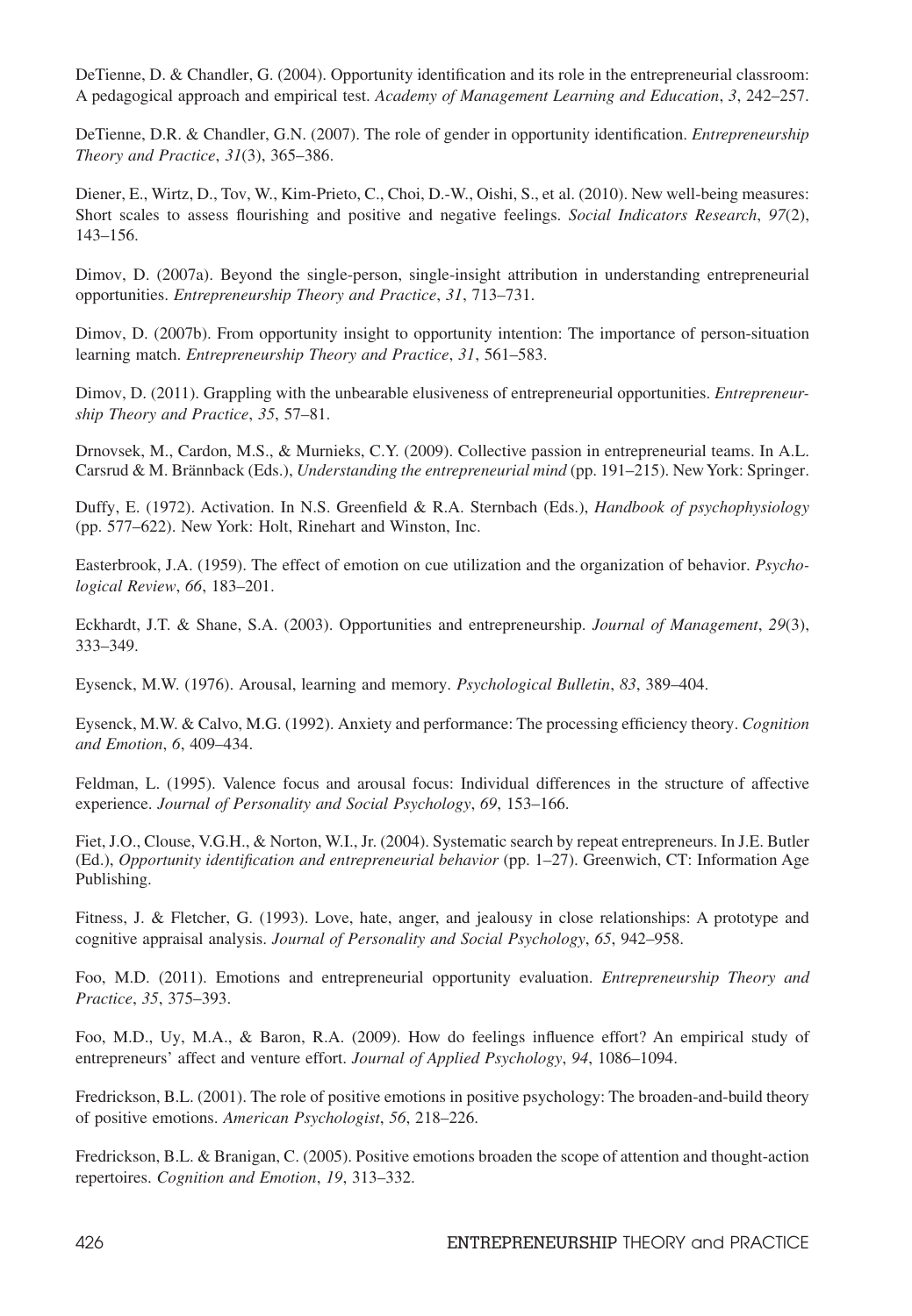Frijda, N.H. (1994). Emotions are functional, most of the time. In P. Ekman & R.J. Davidson (Eds.), *The nature of emotion: Fundamental questions* (pp. 112–126). New York: Oxford University Press.

Frijda, N.H., Mesquita, B., Sonnemans, J., & Van Goozen, S. (1991). The duration of affective phenomena or emotions, sentiments and passions. In K.T. Strongman (Ed.), *International Review of Studies on Emotion* (Vol. 1, pp. 187–225). New York: Wiley.

Gaglio, C.M. & Katz, J.A. (2001). The psychological basis of opportunity identification: Entrepreneurial alertness. *Small Business Economics*, *16*, 95–111.

Gasper, K. (2003). When necessity is the mother of invention: Mood and problem solving. *Journal of Experimental Social Psychology*, *39*, 248–262.

Gendolla, G.H.E., Abele, A.E., & Krusken, J. (2001). The informational impact of mood on effort mobilization: A study of cardiovascular and electrodermal responses. *Emotion*, *1*, 12–24.

Gendolla, G.H.E. & Brinkmann, K. (2005). The role of mood states on self-regulation. *European Psychologist*, *10*, 187–198.

Gendolla, G.H.E. & Krusken, J. (2002). The joint effect of informational mood impact and performancecontingent consequences on effort-related cardiovascular response. *Journal of Personality and Social Psychology*, *83*, 271–283.

Gielnik, M.M., Kramer, A.-C., Kappel, B., & Frese, M. (2012). Antecedents of business opportunity identification and innovation: Investigating the interplay of information processing and information acquisition. *Applied Psychology: An International Review*, doi:10.1111/j.1464-0597.2012.00528.x

Gross, J.J. (1998). The emerging field of emotion regulation: An integrative review. *Review of General Psychology*, *2*, 271–299.

Hanoch, Y. & Vitouch, O. (2004). When less is more: Information, emotional arousal and the ecological reframing of the Yerkes-Dodson law. *Theory and Psychology*, *14*, 427–452.

Hayton, J.C. & Cholakova, M. (2012). The role of affect in the creation and intentional pursuit of entrepreneurial ideas. *Entrepreneurship Theory and Practice*, *36*, 41–68.

Higgins, E.T. (1987). Self-discrepancy: A theory relating self and affect. *Psychological Review*, *94*, 319–340.

Higgins, E.T. (1997). Beyond pleasure and pain. *American Psychologist*, *52*, 1280–1300.

Higgins, E.T. (1998). Promotion and prevention: Regulatory focus as a motivational principle. In M.P. Zanna (Ed.), *Advances in experimental social psychology* (pp. 1–46). New York: Academic.

Hills, G.E. & Shrader, R.C. (1998). Successful entrepreneurs' insights into opportunity recognition. In P.D. Reynolds, W.D. Bygrave, N.M. Carter, S. Manigart, C.M. Mason, G.D. Meyer, et al. (Eds.), *Frontiers of entrepreneurship research* (pp. 30–43). Wellesley, MA: Babson College.

Hirt, E.R., Devers, E.E., & McCrea, S.M. (2008). I want to be creative: Exploring the role of hedonic contingency theory in the positive mood-cognitive flexibility link. *Journal of Personality and Social Psychology*, *94*, 214–230.

Huelsman, T.J., Nemanick, R.C., & Munz, D.C. (1998). Scales to measure four dimensions of dispositional mood: Positive energy, tiredness, negative activation, and relaxation. *Educational and Psychological Measurement*, *58*, 804–819.

Isen, A.M. & Daubman, K.A. (1984). The influence of affect on categorization. *Journal of Personality and Social Psychology*, *47*(6), 1206–1217.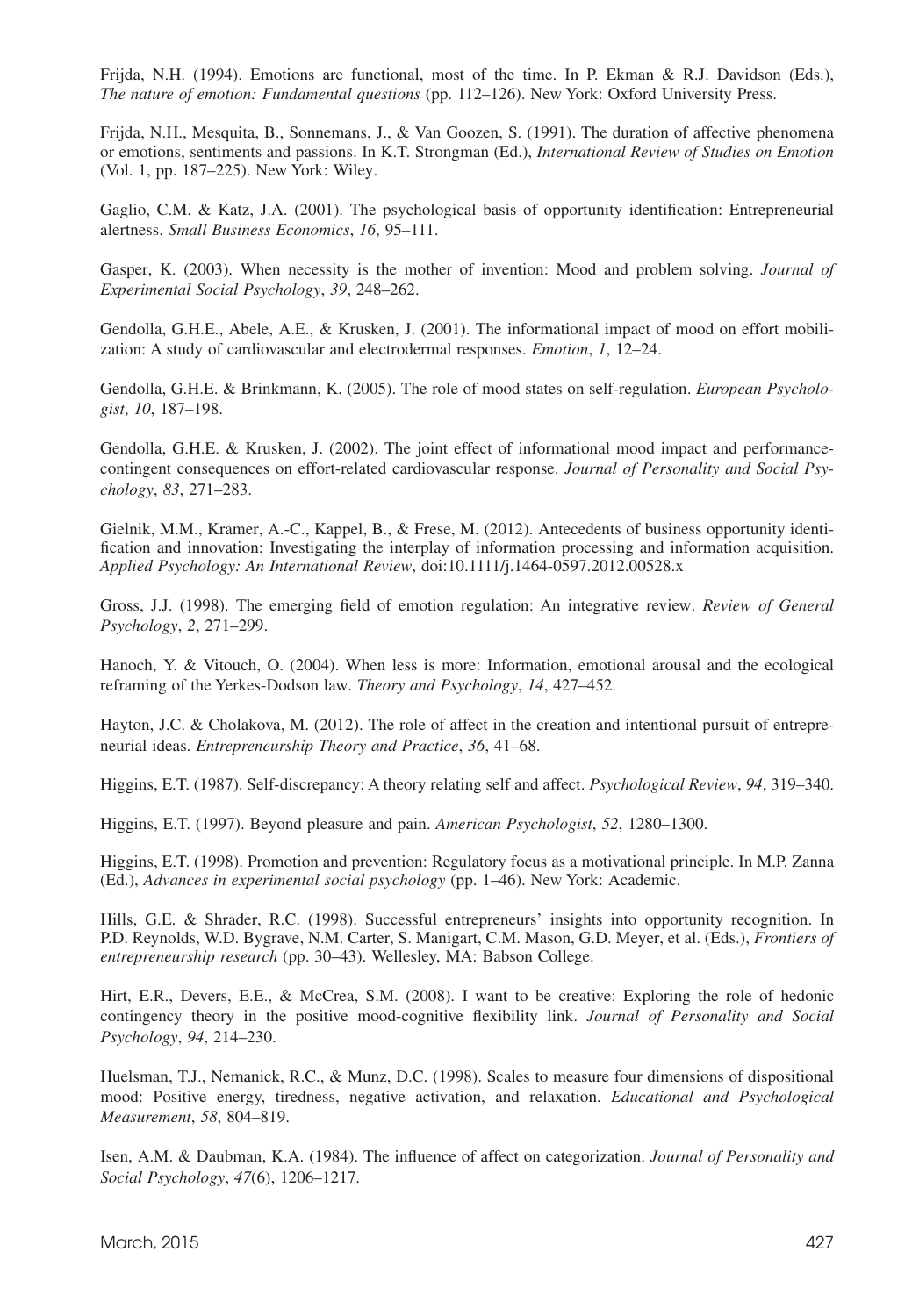Isen, A.M. & Geva, N. (1987). The influence of positive affect on acceptable level of risk: The person with a large canoe has a large worry. *Organizational Behavior and Human Decision Processes*, *39*, 145–154.

Isen, A.M., Johnson, M.M., Mertz, E., & Robinson, G.F. (1985). The influence of positive affect on the unusualness of word associations. *Journal of Personality and Social Psychology*, *48*, 1413–1426.

Isen, A.M., Niedenthal, P.M., & Cantor, N. (1992). An influence of positive affect on social categorization. *Motivation and Emotion*, *16*, 65–78.

Isen, A.M. & Patrick, R. (1983). The effect of positive feelings on risk taking: When the chips are down. *Organizational Behavior and Human Performance*, *31*, 194–202.

Isen, A.M., Shalker, T., Clark, M., & Karp, L. (1978). The effect of feeling good on a helping task that is incompatible with good mood. *Social Psychology Quarterly*, *41*, 345–349.

Janis, I.L. (1982). Decision-making under stress. In L. Goldberger & S. Breznitz (Eds.), *Handbook of stress: Theoretical and clinical aspects* (pp. 69–80). New York: Free Press.

Kahneman, D. (1973). *Attention and effort*. Englewood Cliffs, NJ: Prentice-Hall Inc.

Kaish, S. & Gilad, B. (1991). Characteristics of opportunities search of entrepreneurs versus executives: Sources, interests, and general alertness. *Journal of Business Venturing*, *6*, 45–61.

Kirzner, I. (1973). *Competition and entrepreneurship*. Chicago, IL: University of Chicago Press.

Kroeber-Riel, W. (1979). Activation research: Psychobiological approaches in consumer research. *Journal of Consumer Research*, *5*, 240–250.

Labouvie-Vief, G. & Marquez, M.G. (2004). Dynamic integration: Affect optimization and differentiation in development. In D.Y. Dai & R.J. Sternberg (Eds.), *Motivation, emotion, and cognition: Integrative perspectives on intellectual functioning and development* (pp. 237–272). Mahwah, NJ: Erlbaum.

Lang, A., Schwarz, N., Lee, S., & Angelini, J. (2007). Processing radio PSAs: Production pacing, arousing content and age. *Journal of Health Communication*, *12*, 581–599.

Lyubomirsky, S., King, L., & Diener, E. (2005). The benefits of frequent positive affect: Does happiness lead to success? *Psychological Bulletin*, *131*, 803–855.

Mandler, G. (1975). *Mind and emotion*. New York: John Wiley.

Mano, H. (1994). Risk-taking, framing effects and affect. *Organizational Behavior and Human Decision Processes*, *57*, 38–58.

Mason, C. & Stark, M. (2004). What do investors look for in a business plan? A comparison of the investment criteria of bankers, venture capitalists and business angels. *International Small Business Journal*, *22*, 227–248.

McMullen, J.S. & Shepherd, D.A. (2006). Entrepreneurial action and the role of uncertainty in the theory of the entrepreneur. *Academy of Management Review*, *31*(1), 132–152.

Minniti, M. & Bygrave, W. (2001). A dynamic model of entrepreneurial learning. *Entrepreneurship Theory and Practice*, *25*, 5–16.

Mitchell, R.K., Busenitz, L.K., Bird, B., Gaglio, C.M., McMullen, J.S., Morse, E.A., et al. (2007). The central question in entrepreneurial cognition research. *Entrepreneurship Theory and Practice*, *31*, 1–28.

Mitchell, T.R. & James, L.R. (2001). Building better theory: Time and the specification of when things happen. *Academy of Management Review*, *26*, 530–547.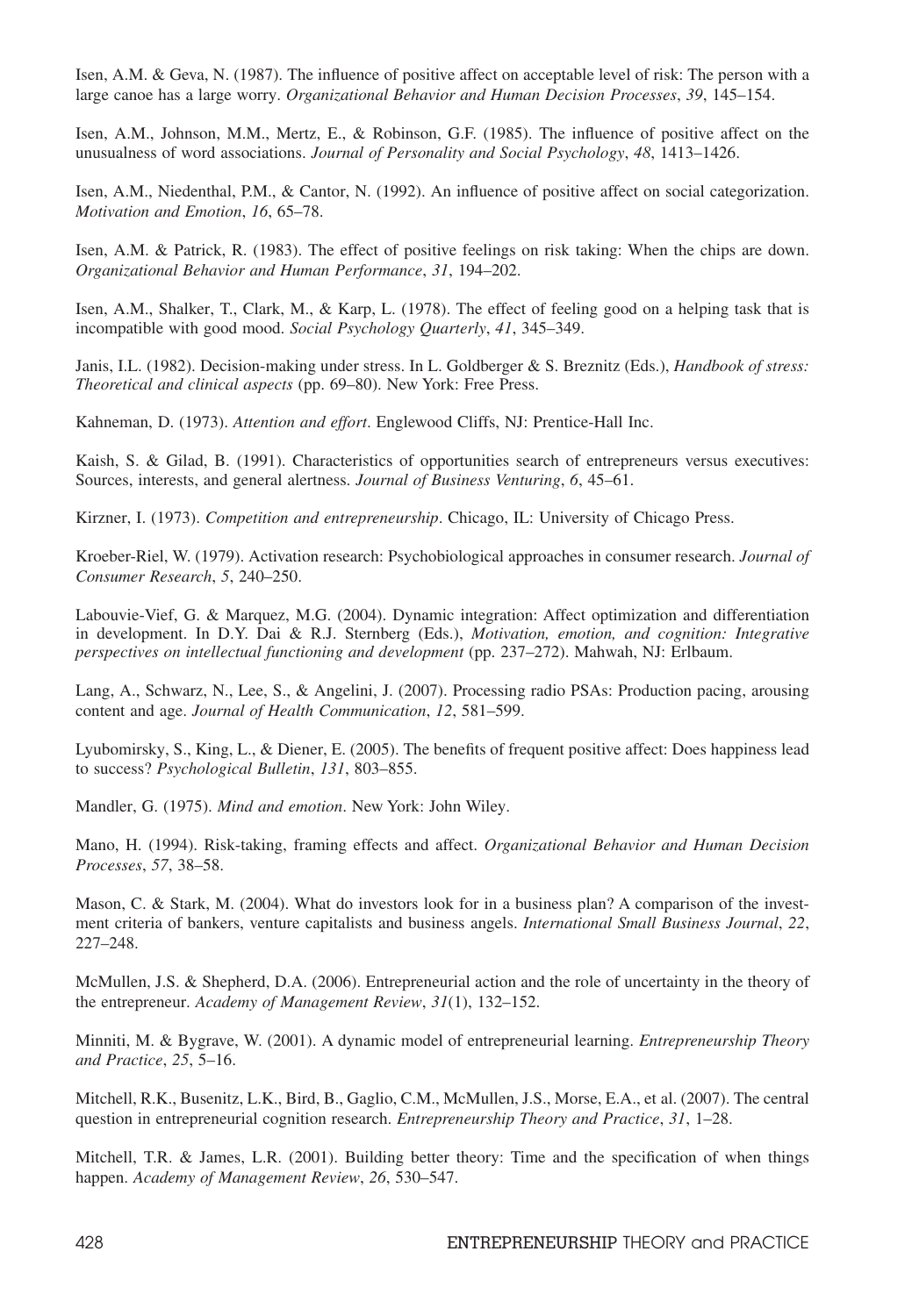Mittal, V. & Ross, W.T. (1998). The impact of positive and negative affect and issue framing on issue interpretation and risk taking. *Organizational Behavior and Human Decision Processes*, *76*, 298–324.

Mitteness, C., Sudek, R., & Cardon, M.S. (2012). Angel investor characteristics that determine whether perceived passion leads to higher evaluations of funding potential. *Journal of Business Venturing*, *27*, 592–606.

Nygren, T.E., Isen, A.M., Taylor, P.J., & Dulin, J. (1996). The influence of positive affect on the decision rule in risk situations: Focus on outcome (and especially avoidance of loss) rather than probability. *Organizational Behavior and Human Decision Processes*, *66*, 59–72.

Ohman, A. & Mineka, S. (2001). Fears, phobias, and preparedness: Toward an evolved module of fear and fear learning. *Psychological Review*, *108*, 483–522.

Perttula, M. & Sipila, P. (2007). The idea exposure paradigm in design idea generation. *Journal of Engineering Design*, *18*, 93–102.

Pinder, C.C. (1998). *Work motivation in organizational behavior*. Upper Saddle River, NJ: Prentice Hall.

Podoynitsyna, K., Van der Bij, H., & Song, M. (2012). The role of mixed emotions in the risk perception of novice and serial entrepreneurs. *Entrepreneurship Theory and Practice*, *36*, 115–140.

Popper, K. (1963). *Conjectures and refutations*. London: Routledge and Keagan Paul.

Rahim, A. (1996). Stress, strain and their moderators: An empirical comparison of entrepreneurs and managers. *Journal of Small Business Management*, *34*, 46–58.

Rietzschel, E.F., De Dreu, C.K.W., & Nijstad, B.A. (2007). Personal need for structure and creative performance: The moderating influence of fear of invalidity. *Personality and Social Psychology Bulletin*, *33*, 855–866.

Ruthruff, E., Remington, R.W., & Johnston, J.C. (2001). Switching between simple cognitive tasks: The interaction of top-down and bottom-up factors. *Journal of Experimental Psychology: Human Perception and Performance*, *27*, 1404–1419.

Sanbonmatsu, D.M. & Kardes, F.R. (1988). The effects of physiological arousal on information processing and persuasion. *Journal of Consumer Research*, *15*, 379–385.

Sarasvathy, D.K., Simon, H.A., & Lave, L. (1998). Perceiving and managing business risks: Differences between entrepreneurs and bankers. *Journal of Economic Behavior and Organization*, *33*, 207–225.

Sarasvathy, S.D. (2001). Causation and effectuation: Toward a theoretical shift from economic inevitability to entrepreneurial contingency. *Academy of Management Review*, *26*, 243–263.

Sarter, M., Gehring, W.J., & Kozak, R. (2006). More attention must be paid: The neurobiology of attentional effort. *Brain Research Reviews*, *51*, 145–160.

Schindehutte, M., Morris, M., & Allen, J. (2006). Beyond achievement: Entrepreneurship as extreme experience. *Small Business Economics*, *27*(4), 349–368.

Schwarz, N. & Clore, G.L. (1983). Mood, misattribution, and judgments of well-being: Informative and directive functions of affective states. *Journal of Personality and Social Psychology*, *45*(3), 513–523.

Seo, M., Barrett, L., & Bartunek, J.M. (2004). The role of affective experience in work motivation. *Academy of Management Review*, *29*, 423–439.

Seo, M., Bartunek, J.M., & Barrett, L. (2010). The role of affective experience in work motivation: Test of a conceptual model. *Journal of Organizational Behavior*, *31*, 951–968.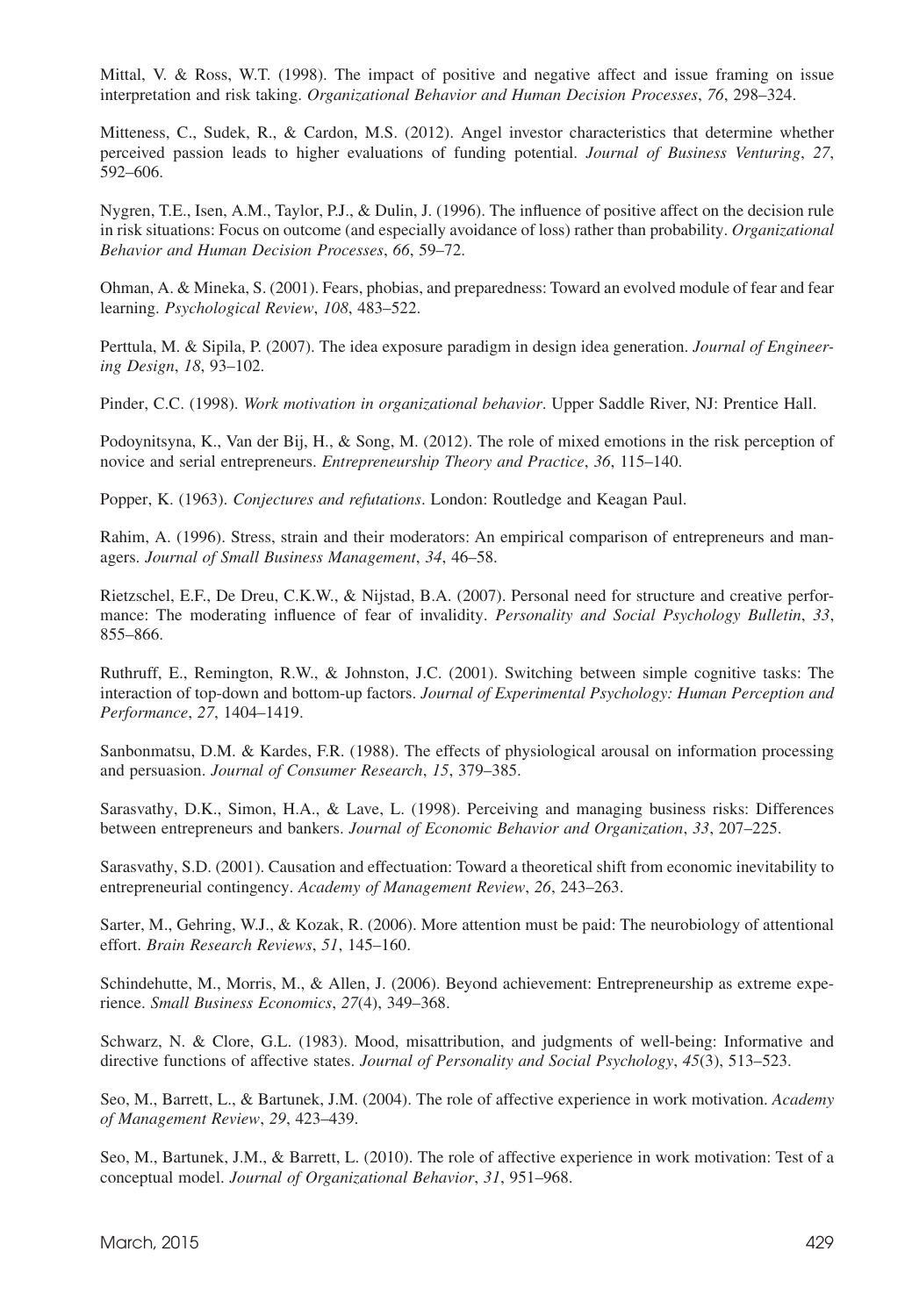Shah, J. & Higgins, E.T. (2001). Regulatory concerns and appraisal efficiency: The general impact of promotion and prevention. *Journal of Personality and Social Psychology*, *80*, 693–705.

Shah, J., Higgins, E.T., & Friedman, R.S. (1998). Performance incentives and means: How regulatory focus influences goal attainment. *Journal of Personality and Social Psychology*, *74*, 285–293.

Shane, S. & Venkataraman, S. (2000). The promise of entrepreneurship as a field of research. *Academy of Management Review*, *25*, 217–226.

Shepherd, D., Wiklund, J., & Haynie, J.M. (2009). Moving forward: Balancing the financial and emotional costs of business failure. *Journal of Business Venturing*, *24*, 134–148.

Shepherd, D.A. (2003). Learning from business failure: Propositions of grief recovery for the self-employed. *Academy of Management Review*, *28*, 318–328.

Shepherd, D.A. (2004). Educating entrepreneurship students about emotion and learning from failure. *Academy of Management Learning and Education*, *3*, 274–287.

Staw, B.M., Sandelands, L.E., & Dutton, J.E. (1981). Threat-rigidity effects in organizational behavior: A multi-level analysis. *Administrative Science Quarterly*, *26*, 501–524.

Sternberg, R.J. (2005). Creativity or creativities? *International Journal of Human-Computer Studies*, *63*, 370–382.

Tang, J. (2009). Exploring the constitution of entrepreneurial alertness: The regulatory focus view. *Journal of Small Business and Entrepreneurship*, *22*, 221–238.

Tang, J., Kacmar, K.M., & Busenitz, L. (2012). Entrepreneurial alertness in the pursuit of new opportunities. *Journal of Business Venturing*, *27*, 77–94.

Teasdale, J. & Russell, M. (1983). Differential effects of induced mood on the recall of positive, negative and neutral words. *British Journal of Clinical Psychology*, *22*, 163–171.

Thayer, R.E. (1978). Toward a psychological theory of multidimensional activation (arousal). *Motivation and Emotion*, *2*(1), 1–34.

Ucbasaran, D., Westhead, P., & Wright, M. (2009). The extent and nature of opportunity identification by experienced entrepreneurs. *Journal of Business Venturing*, *24*, 99–115.

Uy, M.A., Foo, M.D., & Aguinis, H. (2010). Using experience sampling methodology to advance entrepreneurship theory and research. *Organizational Research Methods*, *13*, 31–54.

Vroom, V.H. (1964). *Work and motivation*. New York: Wiley.

Wanberg, C.R., Glomb, T.M., Song, Z., & Sorenson, S. (2005). Job-search persistence during unemployment: A 10-wave longitudinal study. *Journal of Applied Psychology*, *90*, 411–430.

Ward, T.B. (2007). Creative cognition as a window on creativity. *Methods*, *42*, 28–37.

Ward, T.B., Smith, S.M., & Finke, R.A. (1999). Creative cognition. In R.J. Sternberg (Ed.), *Handbook of creativity* (pp. 189–212). Cambridge, UK: Cambridge University Press.

Warr, P. (2007). *Work, happiness and unhappiness*. Mahwah, NJ: Lawrence Erlbaum.

Warr, P.B. (1990). Decision latitude, job demands, and employee well-being. *Work and Stress*, *4*(4), 285–294.

Watson, D. (2000). *Mood and temperament*. New York: Guilford Press.